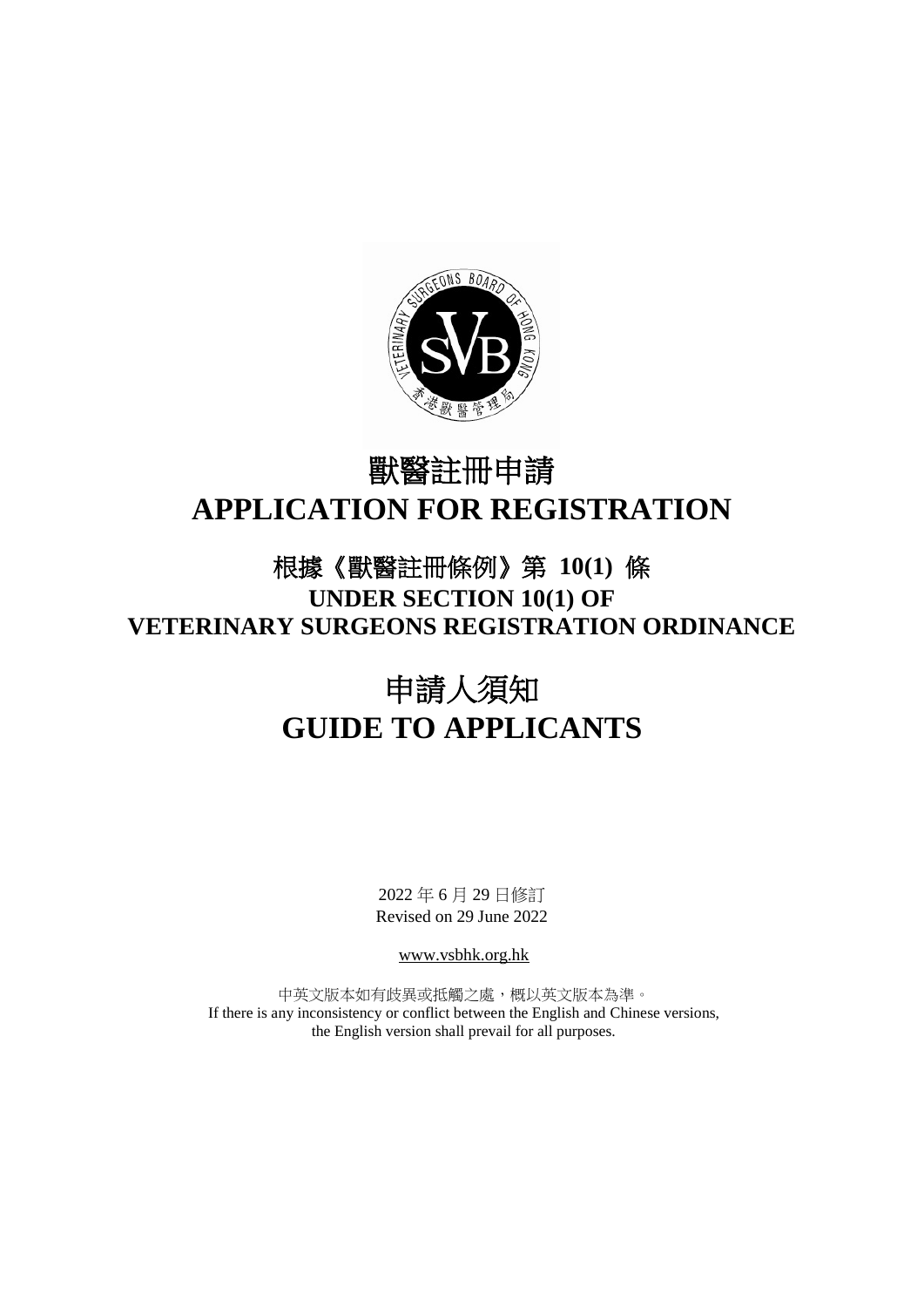當局設立獸醫註冊制度,目的是確保 獸醫達到專業水平和具備良好操守。註冊 制度的法定基礎載於香港法例第 529 章 《獸醫註冊條例》(《條例》),如欲查閱《條 例 》 , 可從 互 聯 網 站 www.elegislation.gov.hk/hk/cap529 下載。獸 醫管理局("管理局")已就獸醫的註冊、執業 證明書和執業許可證等事宜定下規則,名 為《獸醫管理局(獸醫註冊)規則》(《規則》)。 《規則》可向獸醫管理局秘書處索取(地 址:香港九龍長沙灣道 303 號長沙灣政府 合署 5 樓), 或可從互聯網站 www.vsbhk.org.hk 下載。

- 2. 獸醫名冊載有註冊獸醫以下詳情 —
	- (a) 名冊內的註冊編號;
	- (b) 全名;
	- (c) 固定執業地址;
	- (d) 註冊日期;及
	- (e) 資格、取得資格的地點及日期。

——

- 3. 根據《條例》第 10 條申請註冊必須
	- (a) 按照指定表格的格式以書面方式 提出;及
	- (b) 連同申請人的照片一張送交管理 局秘書("秘書"),照片的尺寸不得 超過 50 × 70 毫米及不得小於 40 × 60 毫米,並由一位適當的人士 在照片上簽署,即由一名大律師、 律師、監誓員、公證人或註冊獸 醫簽署(請按照下文第 11 段的指 示)。

4. 如欲索取申請表格,可親臨或致函獸 醫管理局秘書處(地址:香港九龍長沙灣道 303 號長沙灣政府合署 5 樓), 亦可從管理 局的網站 www.vsbhk.org.hk 下載。網上申 請恕不接受。申請表格乃根據《規則》第 6(1)條釐定。

## 引言 **Introduction**

The purpose of registration is to ensure the professional competence and good conduct of veterinary surgeons. The statutory basis for registration is contained in the Veterinary Surgeons Registration Ordinance, Cap. 529 (the "**Ordinance**"). The Ordinance can be obtained from the Internet at www.elegislation.gov.hk/hk/cap529. The Veterinary Surgeons Board (the "**Board**") has made rules, the Rules of the Veterinary Surgeons Board (Registration of Veterinary Surgeons) (the "**Rules**"), for matters pertaining to the registration of veterinary surgeons, practising certificates and permits to practise. Copies of the Rules are obtainable from the Secretariat of the Veterinary Surgeons Board, 5/F, Cheung Sha Wan Government Offices, 303 Cheung Sha Wan Road, Kowloon, Hong Kong. The Rules can also be obtained from the Internet at www.vsbhk.org.hk.

2. The register for veterinary surgeons contains the following particulars of each registered veterinary surgeon—

- (a) registered number in the register;
- (b) the full name;
- (c) regular practising address;
- (d) date of registration; and
- (e) the qualifications, the place obtained and the date obtained.

### 怎樣申請註冊 **How to apply for registration**

3. An application for registration under section 10 of the Ordinance must—

- (a) be in writing, in accordance with the prescribed form; and
- (b) be delivered to the Secretary to the Board (the "**Secretary**"), together with one photograph of the applicant of a size not greater than  $50 \times 70$ mm and not less than  $40 \times 60$  mm, the front of which should be signed across by the appropriate person i.e. a barrister, a solicitor, a commissioner for oaths, a notary public or a registered veterinary surgeon. (Please follow the instruction given in paragraph 11 below)

4. Application forms are obtainable in person, or by a written request, from the Secretariat of the Veterinary Surgeons Board, 5/F, Cheung Sha Wan Government Offices, 303 Cheung Sha Wan Road, Kowloon, Hong Kong, or by downloading from the website at www.vsbhk.org.hk. However, on-line application is not acceptable. The format of the application form has been determined by the Board, under rule 6(1) of the Rules.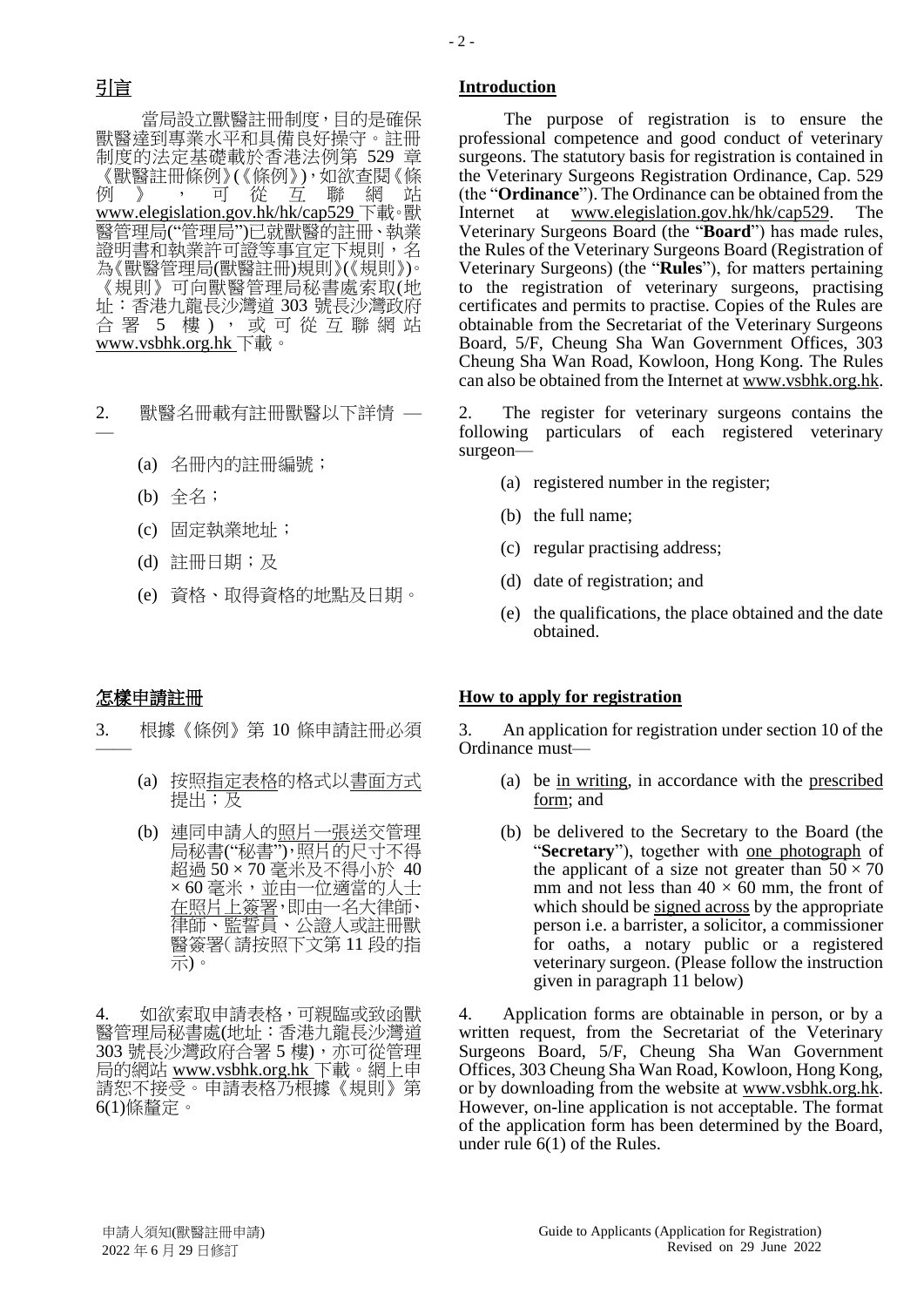5. 為施行《條例》第 9(1)(a)條,除另有 訂明的條件外,任何人士如可令管理局信 納以下其中一項,則符合資格註冊為獸醫 ——

- (a) 該人持有《條例》附表 1 所列的 任何資格;或
- (b) 該人持有《條例》附表 2 所列的 任何資格,並在指定獸醫診所完 成不少於六個月的臨床訓練;或
- (c) 該人持有《條例》附表 3 第一欄 所列的任何資格,已通過附表"3 **第二欄所列的考試,並已通過附** 表 3 第三欄所列的考試或在指定 獸醫診所完成不少於六個月的臨 床訓練;或
- (d) 該人已通過獸醫外科學及其他相 關學科的考試,並曾接受訓練和 取得經驗,而該等考試、訓練及 經驗均為管理局在其個別情況下 所接納的。

管理局認可註冊為香港獸醫的資格列於附 件 **I**。管理局可就所列資格進行修改。

6. 除獲管理局批准外,第 5(b)及(c)段所 述的臨床訓練期必須在同一間獸醫診所完 成。

7. 管理局可不時指定香港的任何獸醫 診所,作為第 5(b)及(c)段所指的進行臨床 訓練的獸醫診所。

8. 在指定獸醫診所接受臨床訓練的人 士,須持有根據《條例》第 16(2)條簽發的 有效執業許可證。

9. 如管理局信納完成某項訓練課程所 達到的水準不遜於在指定獸醫診所完成不 少於六個月的臨床訓練者,則管理局可認 可該訓練課程,而該訓練課程將當作第 5(b)及(c)段所指在指定獸醫診所進行的臨 床訓練。

10. 如申請人所持有的獸醫資格並非管 理局一般認可的註冊資格,即並非《規則》 附表 1、附表 2 或附表 3 所列的資格,管理 局會就申請人的個別情況考慮是否接納其 資歷、訓練及經驗作註冊之用。考慮因素可 包括但不限於申請人的獸醫資歷、英語能 力,以及在香港執業的知識和能力。如申請 人具備以下條件,其申請將較有可能獲管

## 註冊所須資格 **Qualifications required for registration**

5. For the purposes of section  $9(1)(a)$  of the Ordinance, among other things, a person is qualified to be registered as a veterinary surgeon if he satisfies the Board that—

- (a) he holds any of the qualifications listed in Schedule 1 of the Rules; or
- (b) he holds any of the qualifications listed in Schedule 2 of the Rules and has successfully completed not less than 6 months clinical training in a veterinary practice designated by the Board; or
- (c) he holds any of the qualifications listed in the first column of Schedule 3 of the Rules, he has passed an examination listed in the second column of Schedule 3 and he has either passed an examination listed in the third column of Schedule 3 or he has successfully completed not less than 6 months clinical training in a designated veterinary practice; or
- (d) he has passed such examinations in veterinary surgery and other related subjects and has received such training and experience as the Board may accept in his particular case.

The qualifications that are recognized by the Board are listed at **Appendix I**. The lists of qualifications may be revised by the Board.

6. Except with the approval of the Board the period of clinical training referred to in paragraph 5(b) and (c) must be completed in one veterinary practice.

7. The Board may from time to time designate any veterinary practice in Hong Kong to be a veterinary practice for clinical training for the purposes of paragraph  $\bar{5}$ (b) and (c).

8. A person must obtain a valid permit under section 16(2) of the Ordinance before receiving clinical training at a veterinary practice designated by the Board.

9. Where the Board is satisfied that the successful completion of a training programme shows the achievement of a standard not lower than that achieved by the successful completion of not less than 6 months clinical training in a designated veterinary practice, the Board may approve such training programme which will then be deemed to be clinical training in a designated veterinary practice for the purposes of paragraph 5(b) and (c).

10. If the veterinary qualification held by the applicant is not one of the qualifications that is recognized generally by the Board for registration purpose, i.e. it is not one of the qualifications listed in Schedule 1, 2 or 3 of the Rules, the Board will consider whether to accept his qualification, training and experience for the purpose of registration in the applicant's particular case. Considerations may include, but are not limited to, the applicant's veterinary qualification, English proficiency, and knowledge and competency to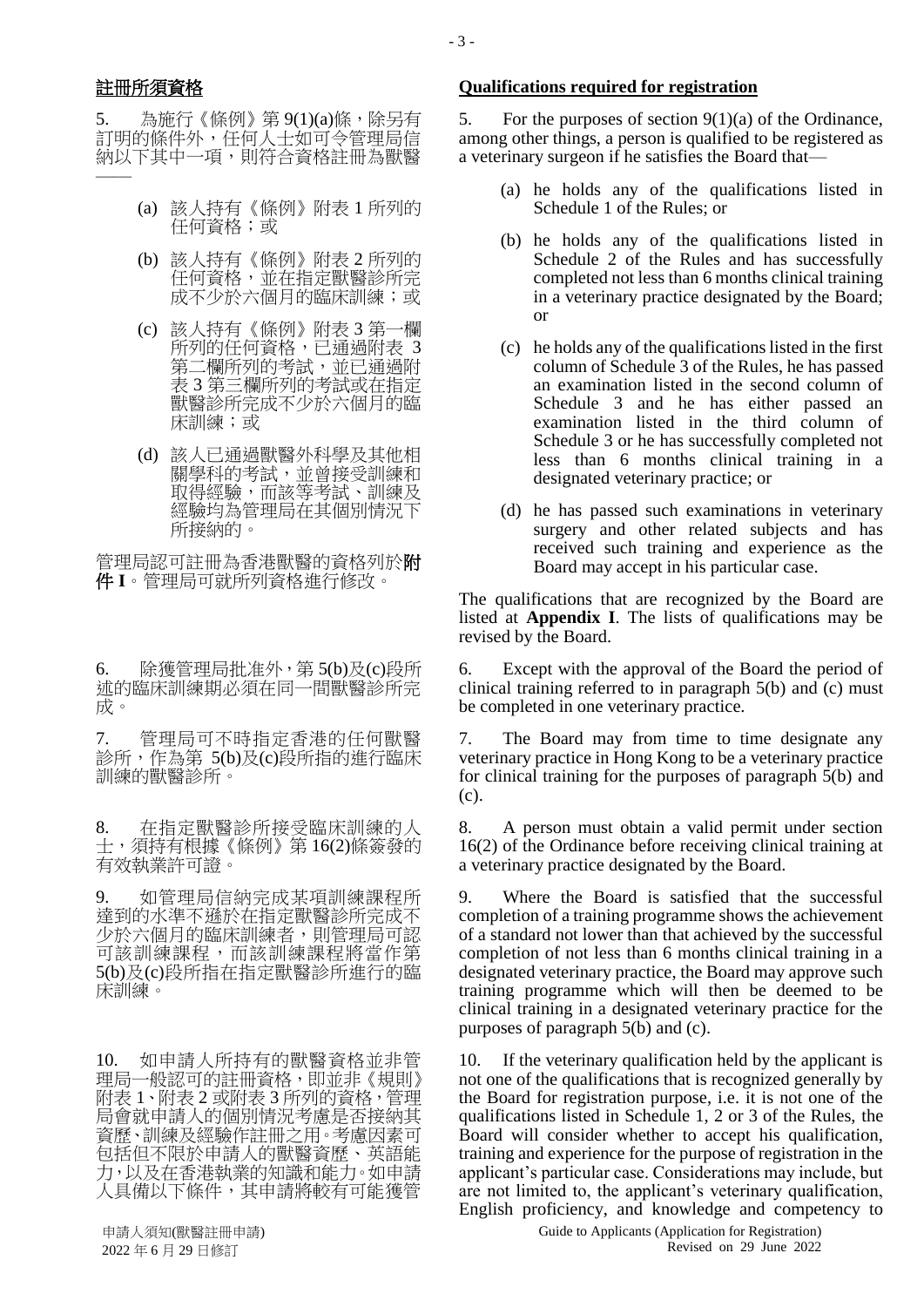- (a) 英語能力達至相當於國際英語水 平測試(IELTS)學術模式整體分 數 5.5 或以上,或網上托福考試 (TOEFL iBT)總分 46 或以上;及
- (b) 在取得其資歷後至少有 5 年在某 司法管轄區擔任合資格獸醫的經 驗,而該司法管轄區的獸醫專業 水平與香港相若,管理局對此有 酌情決定權。

11. 在考慮並無持有任何管理局一般認 可註冊資格人士的申請時,管理局的註冊 事務委員會可要求申請人提交香港學術及 職業資歷評審局或由管理局為此核准的其 他學術評審或品質保證機構所作的書面確 認,證明其所持有的獸醫資格所達到的水 準已符合管理局指定的最低要求。有關審 訂所涉的費用,包括書面確認的費用(如有 者),須由申請人自行支付。為免生疑問, 如申請人所持有的獸醫資格並非管理局一 般認可的註冊資格,即並非《規則》附表 1、 附表 2 或附表 3 所列的資格,即使申請人 所持有作註冊之用的獸醫資格所達到的水 準已符合管理局指定的最低要求,亦不表 示有關資格必定會獲管理局按申請人的個 別情況接納為足夠作註冊之用。

12. 填妥的申請表格必須在下述人士在 場時作出聲明 ——

- (a) 如申請人在香港作出聲明, 該人士須為一名大律師、律師、 監誓員、公證人或註冊獸醫;或
- (b) 如申請人在香港以外地方作出聲 明, 該人士須為一名公證人,

及該名人士須在申請人的照片正面 之上簽署。

13. 註冊申請人必須提供以下文件,連同 文件的英文翻譯本(如文件並非以英文書 寫) –

申請人須知(獸醫註冊申請) 2022 年 6 月 29 日修訂 (a) 證明申請人藉以申請註冊的學位 practise in Hong Kong. An application is more likely to be accepted by the Board if the applicant has—

- (a) a level of English proficiency equivalent to an overall band score of 5.5 or above in the Academic Module of the International English Language Testing System (IELTS) or a total score of 46 or above in the Internet-based test of the Test of English as a Foreign Language (TOEFL iBT); and
- (b) at least 5 years of post-qualification experience as a qualified veterinarian in a jurisdiction which, at the Board's discretion, has a veterinary professional standard comparable to that of Hong Kong.

11. In considering an application of a person who does not hold any of the qualifications generally recognized by the Board for registration purpose, the Registration Committee of the Board might require the applicant to prove that his qualification meets the required minimum professional standard of the Board by submitting a written confirmation from the Hong Kong Council for Accreditation of Academic and Vocational Qualifications, or other academic accreditation or quality assurance body approved for this purpose by the Board, that the veterinary qualification held by him meets the required minimum professional standard of the Board. The cost of such assessment, including the cost (if any) of the written confirmation, will have to be borne by the applicant. For the avoidance of doubt, the fact that the veterinary qualification held by an applicant for registration that is not one of the qualifications which is recognized generally by the Board for registration purpose, i.e. is not one of the qualifications listed in Schedule 1, 2 or 3 of the Rules, meets the required minimum professional standard of the Board does not mean the qualification will necessarily be accepted by the Board as being sufficient for the purpose of registration in the applicant's particular case.

### 如何填寫註冊申請表格 **How to complete application forms for registration**

12. Completed application forms must be declared in the presence of—

- (a) **if the declaration is made in Hong Kong,** a barrister, a solicitor, a commissioner for oaths, a notary public or a registered veterinary surgeon; or
- (b) **if the declaration is made outside Hong Kong,**  a notary public,

### who shall also sign across the **front of the applicant's photograph**.

13. The applicant for registration must provide the following documents together with an English translation of any of them that is not in English—

Guide to Applicants (Application for Registration) Revised on 29 June 2022 (a) a certified true copy of the diploma, certificate or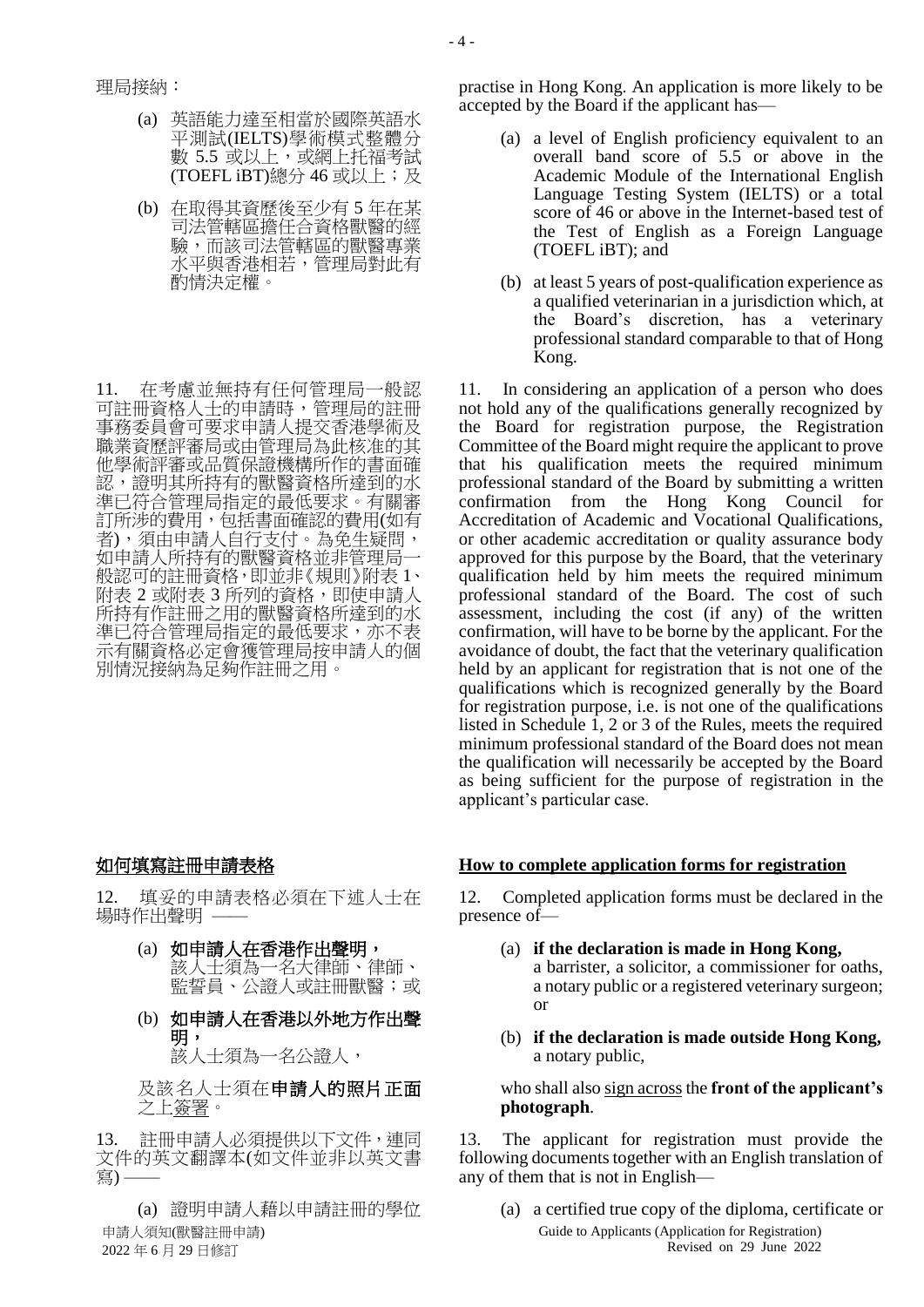或資格的文憑、證明書或文件的 經核證真實副本;

- (b) 申請人的香港身分證或護照或管 理局認為可以接受的其他身分證 明文件的經核證真實副本;
- (c) 就申請人身分的證明,須由下述 人士以陳述的正本的形式提供 ——
	- (i) 如申請人在香港作出聲明, 該人士須為一名大律師、律 師、監誓員、公證人或註冊 獸醫;或
	- (ii) 如申請人在香港以外地方 作出聲明, 該人士須為一名公證人,

而陳述的意思是指該名人士已親 自檢查並信納申請表格上所提供 的申請人個人詳情及照片是與申 請人的香港身分證或護照或兩者 所顯示的詳情及照片相同;

- (d) 由香港以外任何國家或地區發出 的,並在申請註冊日期屬有效的 執業證明書,或證明申請人有權 以獸醫身分執業的其他相等文件 證據的經核證真實副本;
- (e) 除第 12(ea)段所述的情況外,由 申請人曾經或現正註冊為獸醫的 香港以外國家或地區的各獸醫當 局,於本申請前 3 個月內簽發的 良好聲譽證明書正本,該證明書 須<u>直接</u>由有關當局送交秘書;
- (ea) (如申請人曾經或現正註冊為獸 醫的香港以外國家或地區的獸醫 當局並不簽發良好聲譽證明書) 由申請人於本申請前 3 個月內, 按照載於附件 III 的表格,並在 下述人士在場時作出的聲明正本 ——
	- (i) 如申請人在香港作出聲明, 該人士須為一名大律師、律 師、監誓員、公證人或註冊 獸醫;或
	- (ii) 如申請人在香港以外地方 作出聲明, 該人士須為一名公證人;及
- (f) 由最少兩名並非申請人親屬的人 士,於本申請前 6 個月內對申請 人的品格所作評介的已簽署正本 (須列明撰寫日期,申請人的全 名及認識申請人的時間),該等人 士須已認識申請人最少 12 個月, 並須有機會判斷其品格。

document evidencing the degree or qualification by virtue of which the applicant is applying to be registered;

- (b) a certified true copy of the applicant's Hong Kong identity card or the applicant's passport or other proof of identity acceptable to the Board;
- (c) evidence of the applicant's identity in the form of an original copy of a statement by—
	- (i) **if the declaration is made in Hong Kong,** a barrister, a solicitor, a commissioner for oaths, a notary public or a registered veterinary surgeon; or
	- (ii) **if the declaration is made outside Hong Kong,**

a notary public,

to the effect that he has personally checked and is satisfied that the applicant's personal particulars and photograph provided with the application form are the same as shown in the applicant's Hong Kong identity card or the applicant's passport or both;

- (d) a certified true copy of a practising certificate issued in any state or territory outside Hong Kong and valid at the date of application for registration, or other equivalent documentary evidence of entitlement to practise as a veterinary surgeon;
- (e) save in the circumstance described in paragraph 12(ea), an original copy of a certificate of good standing issued within 3 months prior to the application by each veterinary authority of a state or territory outside Hong Kong with which the applicant is registered as a veterinary surgeon or was registered as a veterinary surgeon, with such certificate to be sent **directly** to the Secretary by the authority concerned;
- (ea) where a veterinary authority of a state or territory outside Hong Kong with which the applicant is registered as a veterinary surgeon or was registered as a veterinary surgeon does not issue certificates of standing, the original copy of a declaration made by the applicant within 3 months prior to the application in accordance with the form provided in **Appendix III**, declared in the presence of—
	- (i) **if the declaration is made in Hong Kong,**  a barrister, a solicitor, a commissioner for oaths, a notary public or a registered veterinary surgeon; or
	- (ii) **if the declaration is made outside Hong Kong,**  a notary public; and
- Guide to Applicants (Application for Registration) Revised on 29 June 2022 (f) original signed copies of references as to the

申請人須知(獸醫註冊申請) 2022 年 6 月 29 日修訂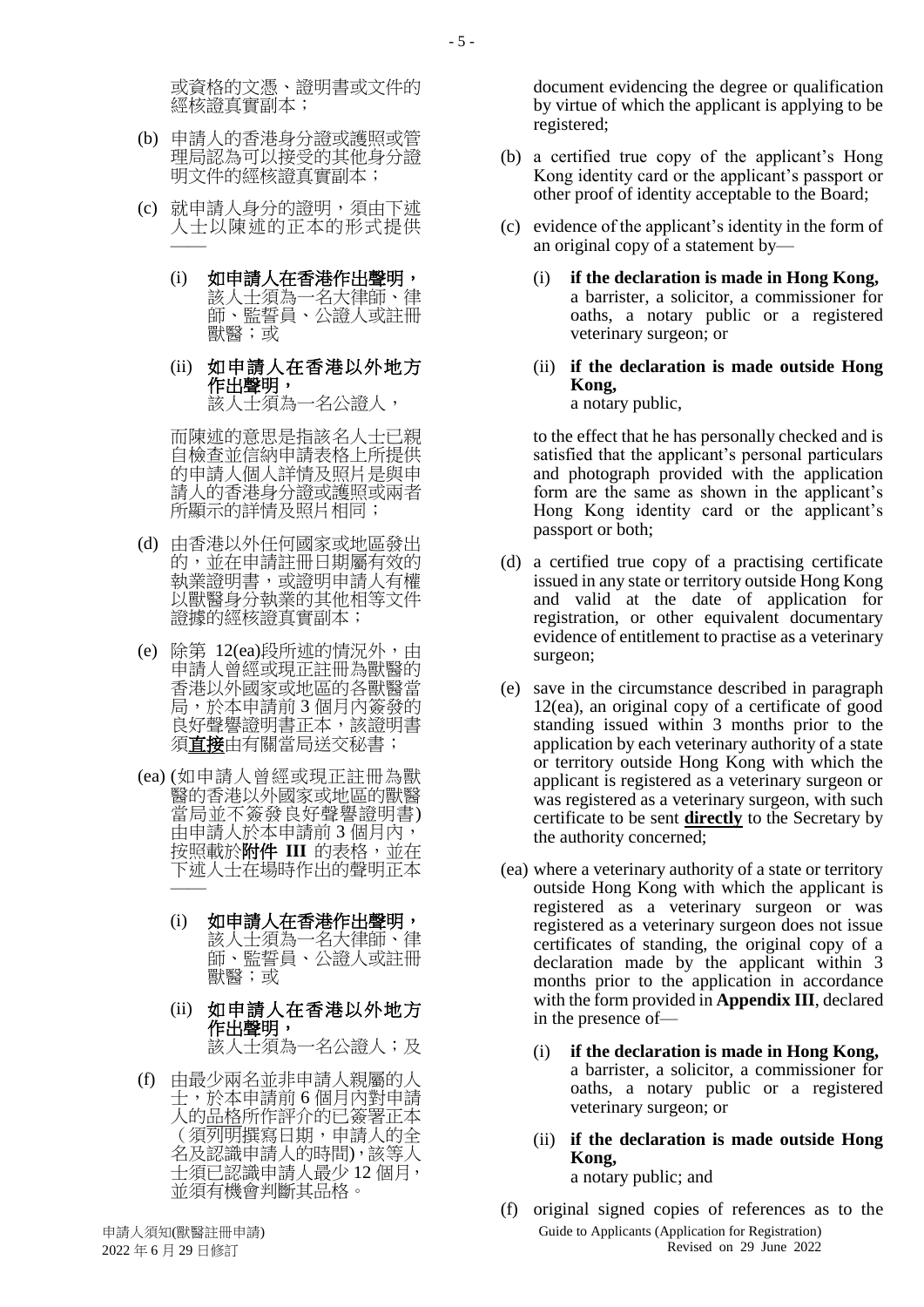14. 倘申請人的香港身分證、護照或其他 身分證明文件上的姓名(該姓名會接納作 批核註冊之用),與其他所提交文件上的姓 名有任何不同,申請人須解釋出現不同的 原因,並須證明所有文件所提述的姓名均 是指稱他。申請人若透過非宗教儀式宣誓、 誓章或法定聲明,表明所有該等姓名均是 指稱他,可作為這方面的充分證明。

15. 申請人須向秘書提供可供送達管理 局所發出通知的地址,如該地址有任何變 更,申請人須在 28 日內,把有關變更通知 秘書。

16. 請注意,秘書可聯絡獸醫培訓機構、 香港以外國家或地區的註冊當局,以及諮 詢人,以核實申請人的資料或索取進一步 資料。

17. 秘書可要求申請人提供任何其他文 件,包括但不限於管理局指定或核准的註 冊證明書或經驗證明書。

18. 申請註冊乃持續進行,沒有任何期 限。

19. 管理局致力於接獲申請表及申請所 需的所有文件後的一個月內,完成有關申 請手續。然而,如申請人遞交的資料不全或 個別申請較為複雜及/或處於辦理註冊申 請的繁忙時段,申請時間將會延長。

20. 如申請人遞交的文件不全或需進一 步提交跟進文件,秘書將致函通知申請人。 如申請人未能於信中列明的時間內遞交所 需文件,有關申請將不予受理,該個案便會 結束。個案一經結束,有關申請不能恢復。 如申請人欲再次進行申請,他須重新提交 申請表及繳付訂明的申請費用。

applicant's character (including in each case the date on which the reference was signed, the full name of the applicant and the number of years the referee has known the applicant) given within 6 months before this application from at least 2 persons, not being relatives of the applicant, who have known the applicant for at least 12 months and who have had the opportunity of judging his character.

14. If there is any difference between the applicant's name in his Hong Kong identity card, his passport or other proof of identity (which will be the name accepted for the purpose of registration) and the name in other documents submitted, the applicant is required to provide an explanation for the difference and to prove that all the documents refer to him. An affirmation, affidavit or statutory declaration by the applicant that all those names refer to him will be sufficient proof for such purpose.

15. The applicant must provide the Secretary with an address at which notices from the Board may be served and within 28 days notify the Secretary of any change to the same.

16. Please note that the Secretary may approach a veterinary training institute, a registration authority of a state or territory outside Hong Kong and a referee for the verification of or for further information in relation to the applicant.

17. The Secretary may also require the applicant to produce any other document, including but not limited to a certificate of registration or experience as specified or approved by the Board.

### 提交申請表格期限 **Deadlines for returning application forms**

18. Application for registration is an on-going exercise without any deadline.

### 所需處理時間 **Processing time required**

19. The Board aims at completing the processing of an application within one month from the time all required documents are received. Nonetheless, the process will take longer if the documents are incomplete or the application is complicated and/or during peak seasons.

20. The Secretary will write to the applicant if the supporting documents are incomplete or if further documents are required. If the applicant does not provide the requested documents within the time specified in the letter, the application will not be further processed and the case will be closed. Once the case is closed, the application cannot be reactivated. If the applicant wishes to proceed with the application again, he will have to submit a fresh application and pay the prescribed fee again.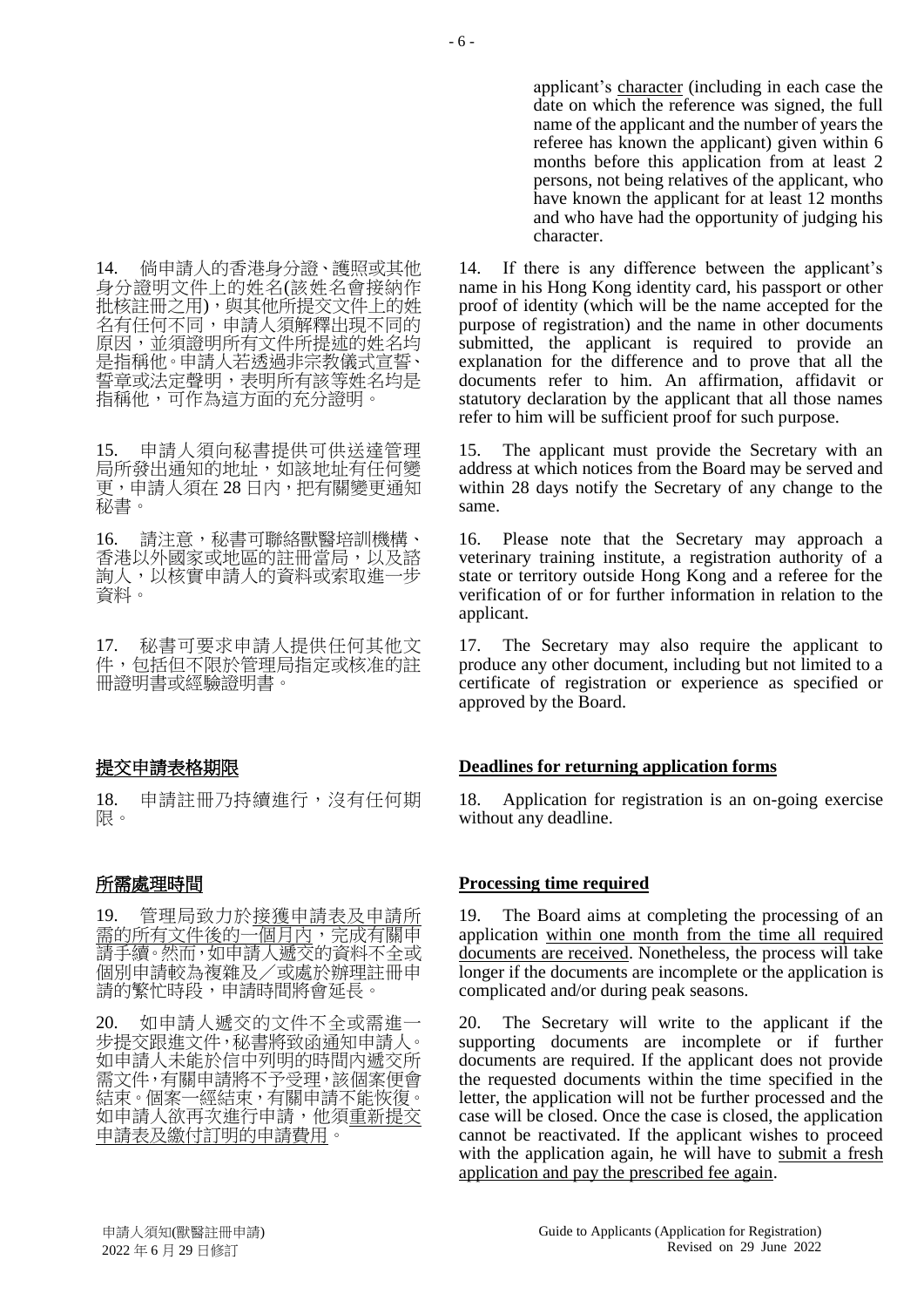21. 註冊獸醫必須持有有效執業證明書 方能於香港作獸醫外科學執業。申請人可 於獲准註冊後申請執業證明書。執業證明 書申請表格將連同註冊通知書一併寄予獲 准註冊的申請人。如獸醫在獲准註冊後尚 未申請執業證明書,可聯絡管理局秘書處 索取申請表格。網上申請恕不接受。

22. 執業證明書乃按年度簽發,如為該年 度申請執業證明書,其有效日期為由簽發 日起至該年年底。如為下一年度申請執業 證明書,其有效日期為下一年度的 1 月 1 日起至其後的 12 個月。

23. 執業證明書續期申請必須於其執業 證明書屆滿前 3 個月期間內, 按管理局 所決定的格式提交。有關申請表格,管理 局秘書處將於申請期限屆滿前發給各註 冊獸醫,以便進行續期申請。註冊獸醫亦 可向管理局秘書處索取(地址:香港九龍 長沙灣道 303 號長沙灣政府合署 5 樓), 或可從管理局的網站 www.vsbhk.org.hk 下載。網上申請恕不接受。如註冊獸醫沒 有依時將其執業證明書續期,該註冊獸 醫的姓名將根據《條例》第 15 條從名冊 內刪除。然而,該註冊獸醫可向管理局申 請延長續期期限。他必須向管理局述明 延誤申請的理由。管理局或須要求該註 冊獸醫提交證據,證明他具有能力執業。 如續期期限延長申請獲得批准,該註冊 獸醫須繳付續期期限延長費用。

## 費用 **Fees**

24. 凡申請獸醫註冊、申請發出一份執業 證明書、申請將一份執業證明書續期、申請 將一份執業證明書續期期限延長及申請發 出一份註冊證明書,管理局秘書處將按照 附件 **II** 所指示的收費標準徵收申請費用。

25. 費用不得退還或轉作其他用途。所有 費用將可能有所調整。

### 執業證明書 **Practising certificates**

21. It is a mandatory requirement for a registered veterinary surgeon practising veterinary surgery in Hong Kong to hold a valid practising certificate. Applicants can apply for a practising certificate after obtaining approval for registration. An application form for a practising certificate will be sent to a successful applicant together with the notification of registration. Registered veterinary surgeons who have not yet applied for a practising certificate may also obtain the application form from the Secretariat of the Board. On-line application is not acceptable.

22. Where a practising certificate is issued pursuant to an application made during the course of a year in respect of that year, the certificate will be in force from the time of its issue until the end of that year. Where a practising certificate is issued pursuant to an application made during the course of a year in respect of the following year, the certificate will be in force for a period of 12 months commencing on 1 January in that following year.

### 執業證明書續期 **Renewal of practising certificates**

23. Application for the renewal of a practising certificate must be made not earlier than 3 months before the expiry of and not later than the expiry of the current practising certificate. Application is made in a form which has been determined by the Board. An application form for renewal will be forwarded by the Secretariat of the Board to each registered veterinary surgeon in time for him to make his application and additional forms can be obtained from the Secretariat of the Veterinary Surgeons Board, 5/F, Cheung Sha Wan Government Offices, 303 Cheung Sha Wan Road, Kowloon, Hong Kong or downloaded from the website at www.vsbhk.org.hk. However, on-line application is not acceptable. If a registered veterinary surgeon fails to renew his practising certificate within time, his name may be removed from the register under the provisions of section 15 of the Ordinance. A registered veterinary surgeon may however apply to the Board for extension of time for renewal. He will be required to state his full reasons for the delay in making the application. The Board may require him to produce evidence of his competency to practise. An additional fee will be payable if extension of time is granted.

24. Fees for the application for registration as a registered veterinary surgeon, application for issuance of a practising certificate, application for renewal of a practising certificate, extension of time for renewal of a practising certificate, and for issuance of a certificate of registration will be charged in accordance with the scale of charges shown in **Appendix II**.

25. Fees paid are not refundable or transferable. All fees may be subject to revision.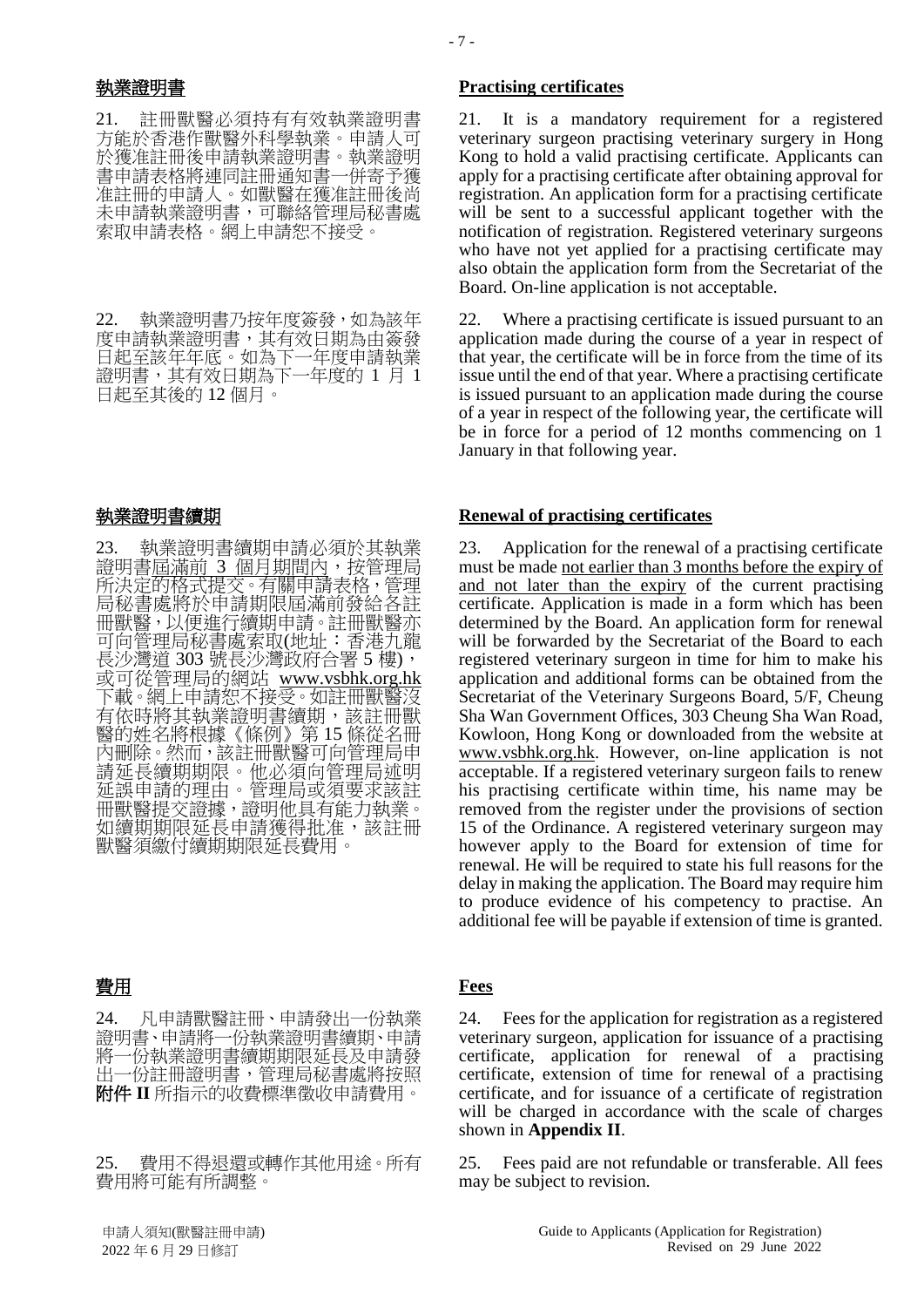26. 申請人可郵寄或親身繳付有關費用。 詳情如下 —

## (a) 郵寄支票

劃線支票或銀行本票的收款人為 「香港特別行政區政府」。請在 支票背面寫上申請人姓名及付款 目的。*期票恕不接受*。請勿郵寄 現金。

## (b) 親身繳費

——

繳款辦事處地址及辦公時間如下

| 地址                                  | 辦公時間                                                |
|-------------------------------------|-----------------------------------------------------|
| 香港九龍長沙灣<br>道 303號<br>長沙灣政府合署<br>5 樓 | 星期一至星期五<br>上午8時30分至<br>下午12時30分<br>下午1時30分至<br>下午5時 |

27. 請將支票或繳費收據連同申請表格 一併遞交至下文第 32 段所述地址。

——

28. 請小心閱讀以下收集個人資料通知

- (a) 你提供的資料,包括你的相片, 將用於規管獸醫外科學的執業、 獸醫的註冊、註冊獸醫專業事務 的紀律管制、管理局成員的選舉, 以及管理局按照《獸醫註冊條例》 (第 529 章)(《條例》)和《選舉規 例》而進行與上述規管、註冊、 紀律管制及選舉相關的事宜。你 的聯絡資料或會向漁農自然護理 署披露,以便該署發送有關執業 事宜的資料給你。
- (b) 你的個人資料,包括你的全名、 註冊編號及日期、獸醫外科學資 格及取得資格的地點和日期、執 業地址、名冊所記錄任何有關對 你發出的紀律制裁命令,以及/ 或你最近達到持續專業發展計劃 要求的日期(如有),將根據《條 例》第 8(2)條刊載於由管理局保 存的名冊內以供公眾查閱,及/ 或刊載在管理局的網站上。刊載 這些資料是為讓市民知道,名冊 內/網站名單上的人士均已符合

## 繳費方法 **How to pay**

26. Applicants can either pay the fees by post or in person. Details are listed below—

(a) **By post**

The cheque should be crossed, and made payable to either "**The Government of the Hong Kong Special Administrative Region**" or "**The Government of the HKSAR**". Please write down your name and purpose of payment at the back of the cheque. *Post-dated cheque will not be accepted*. Cash must not be sent through the post.

### (b) **In person**

The address and opening hours of the payment office are shown below—

Address Opening hours

| Audiess |                    |  | Opening nours |                                             |
|---------|--------------------|--|---------------|---------------------------------------------|
|         |                    |  |               | 5/F, Cheung Sha Wan Monday to Friday        |
|         | Government Offices |  |               | $8:30$ a.m. $-12:30$ p.m.                   |
|         |                    |  |               | 303 Cheung Sha Wan $1:30$ p.m. $-5:00$ p.m. |
|         | Road, Kowloon      |  |               |                                             |
|         | Hong Kong          |  |               |                                             |

27. Please attach the cheque or the payment receipt to your application and send them to the address as stated under paragraph 32 below.

## 個人資料 **Personal Data**

28. Please read the following Personal Data Collection Notice carefully—

- (a) The information, including your photograph, provided will be used for the regulation of the practice of veterinary surgery, the registration of veterinary surgeons, the disciplinary control of the professional activities of registered veterinary surgeons, the election of members to the Board and for matters related to such regulation, registration, disciplinary control and election carried out by the Board under the Veterinary Surgeons Registration Ordinance (Cap. 529) (the "Ordinance") and the Election Regulation. Your contact information may be disclosed to the Agriculture, Fisheries and Conservation Department to enable it to communicate practicerelated information to you.
- (b) Your personal data, which include your full name, registration number and date, qualifications in veterinary surgery and the place and date obtained, practising address(es), any disciplinary order against you that is recorded in the register and/or your latest Continuing Professional Development certified period (if any), will be published in the register maintained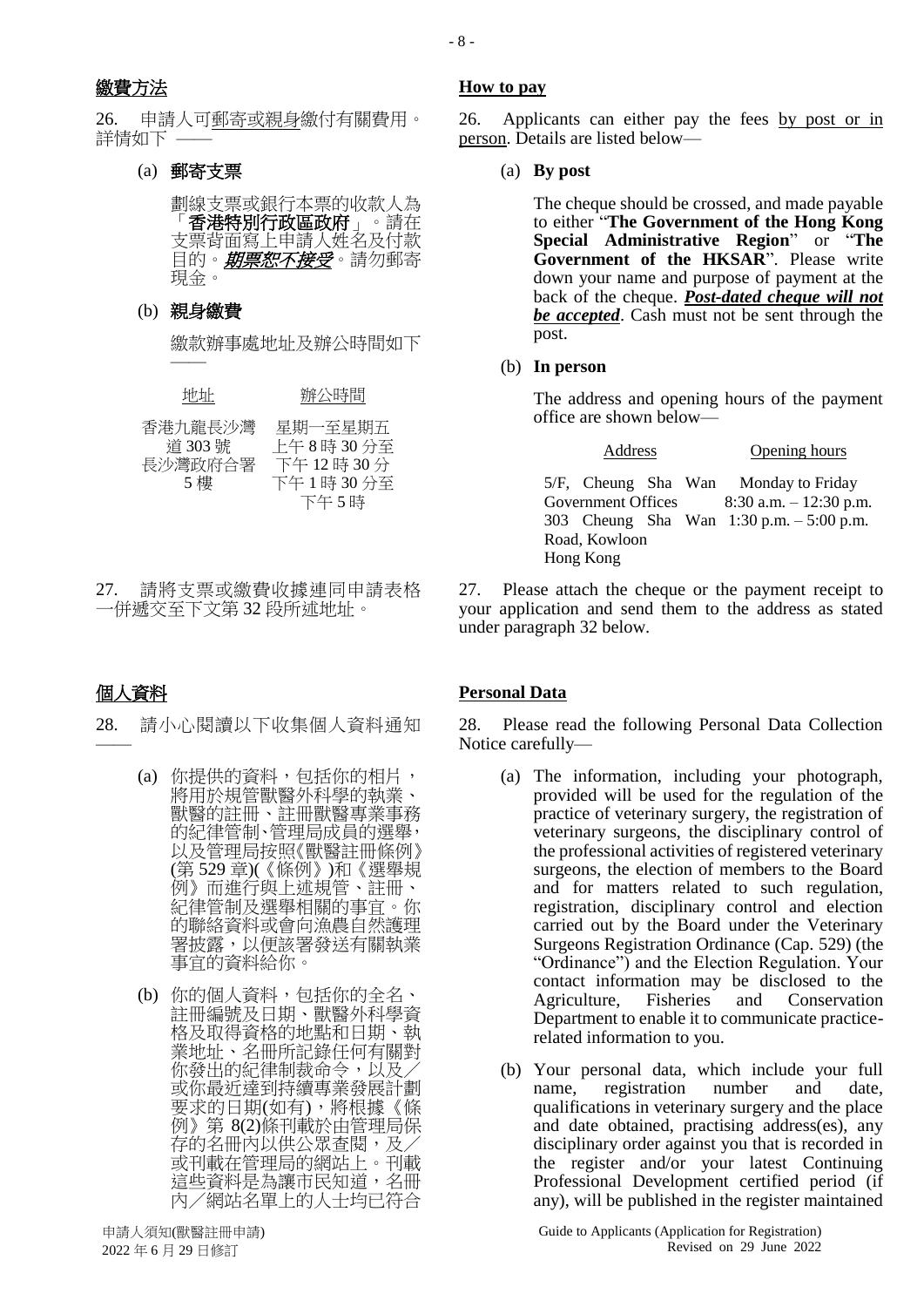《條例》規定,可在本港執業及 提供獸醫服務,及/或讓市民能 夠查明這些人士的獸醫外科學資 格、對他們發出的紀律制裁命令 (如有)、最近達到持續專業發展 計劃要求的日期(如有)及/或執 業地址。

(c) 根據《條例》第 8(3)條,名列於 名冊的人士,須在名冊內的細節 有所變更後 28 日內,將有關變更 通知管理局秘書。

29. 申請人提供的個人資料有助管理局 處理其申請,假如資料不足,閣下的註冊申 請、執業證明書申請或執業許可證申請,可 能不予受理。

30. 根據《個人資料(私隱)條例》第 18 條、 22 條及附表 1 第 6 項原則的規定,申請人 有權查閱和更正個人資料,查閱權包括有 權索取為這項申請而提供的個人資料副 本。但申請人可能需要繳交費用,才能取得 要求查閱的資料。

31. 如欲查詢已提供的個人資料,包括查 閱或更正資料,請聯絡以下人士:

> 獸醫管理局秘書 香港九龍長沙灣道 303 號 長沙灣政府合署 5 樓 電話號碼:(852) 2150 6693 傳真號碼: (852) 2730 3256 電郵地址:enquiry@vsbhk.org.hk

32. 申請人應在申請表上填上可供送達 管理局所發出通知的地址,日後的信件會 寄往該處。申請人請填上其他聯絡方法,例 如電郵地址、傳真號碼或電話號碼,方便管 理局秘書處就這項申請與你聯絡。

by the Board for public inspection pursuant to section 8(2) of the Ordinance and/or on the Board's website. The purpose of publishing this information is to inform the public that each person named therein/thereon is qualified to practise veterinary surgery and provide veterinary services in Hong Kong under the Ordinance, and/or enable the public to ascertain their qualifications in veterinary surgery, disciplinary orders made against them (if any), latest Continuing Professional Development certified period (if any) and/or practising address(es).

(c) By virtue of section 8(3) of the Ordinance, a person whose name is entered in the register must within 28 days notify the Secretary to the Board of any change in the details in the register.

29. The provision of personal data is to facilitate the processing of your application. If you do not provide sufficient information, your application for registration/practising certificate/permit may not be processed.

30. You have a right of access and correction with respect to personal data as provided for in sections 18 and 22 and Principle 6 of Schedule 1 of the Personal Data (Privacy) Ordinance. Your right of access includes the right to obtain a copy of your personal data provided in your application. A fee may be imposed for complying with a data access request.

31. Enquiries concerning the personal data provided, including the making of access and corrections, should be addressed to:

> Secretary, Veterinary Surgeons Board 5/F, Cheung Sha Wan Government Offices 303 Cheung Sha Wan Road, Kowloon, Hong Kong Tel. No. (852) 2150 6693 Fax. No. (852) 2730 3256 E-mail address: enquiry@vsbhk.org.hk

### 可供送達管理局所發出通知的地址 **Address at which notices from the Board may be served**

32. Applicants are requested to provide the address at which notices from the Board may be served in their application form. Future correspondence will be sent to the address given. To facilitate the Board Secretariat to communicate with you regarding your application, it would be helpful if you would also provide other means that you could be contacted e.g. e-mail address, fax no. or telephone no.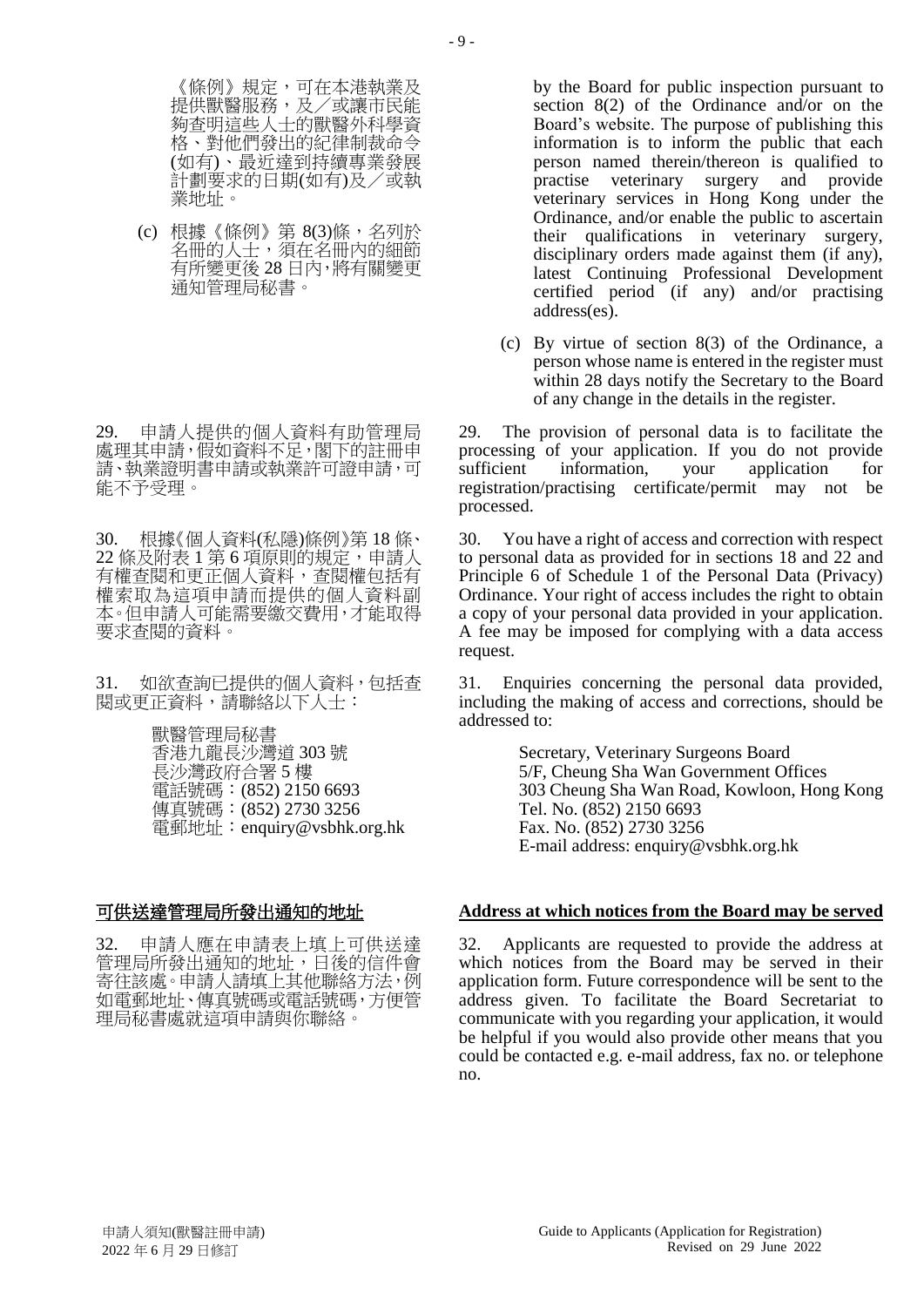33. 申請人請把已填妥的申請表格連同 所有相關文件,親身或委派代表送交或以 掛號郵件方式寄交獸醫管理局秘書**(**地址: 香港九龍長沙灣道 **303** 號長沙灣政府合署 **5** 樓**)**。

34. 管理局秘書處的辦公時間為星期一 至五上午八時三十分至下午十二時三十 分,下午一時三十分至五時四十五分(星期 六、日及公眾假期休息)。

35. 如有查詢,請聯絡管理局秘書處(電 話號碼: (852) 2150 6693,傳真號碼: (852) 2730 3256, 電郵地址 enquiry@vsbhk.org.hk)。

### 如何交回已填妥的申請表格 **How to return the completed application forms**

33. Completed application forms, together with all related documents, may be returned in person (either by the applicant himself or his representative) or by registered mail to the **Secretary, Veterinary Surgeons Board, 5/F, Cheung Sha Wan Government Offices, 303 Cheung Sha Wan Road, Kowloon, Hong Kong**.

### 辦公時間及查詢電話號碼 **Office hours of counter services and enquiry telephone number**

34. Counter services in relation to applications for registration are provided from 8:30 a.m. to 12:30 p.m. and from 1:30 p.m. to 5:45 p.m. from Monday to Friday (closed on Saturday, Sunday and public holiday).

35. For enquiries, please contact the Board Secretariat by telephone (852) 2150 6693 or fax (852) 2730 3256 or e-mail at enquiry@vsbhk.org.hk.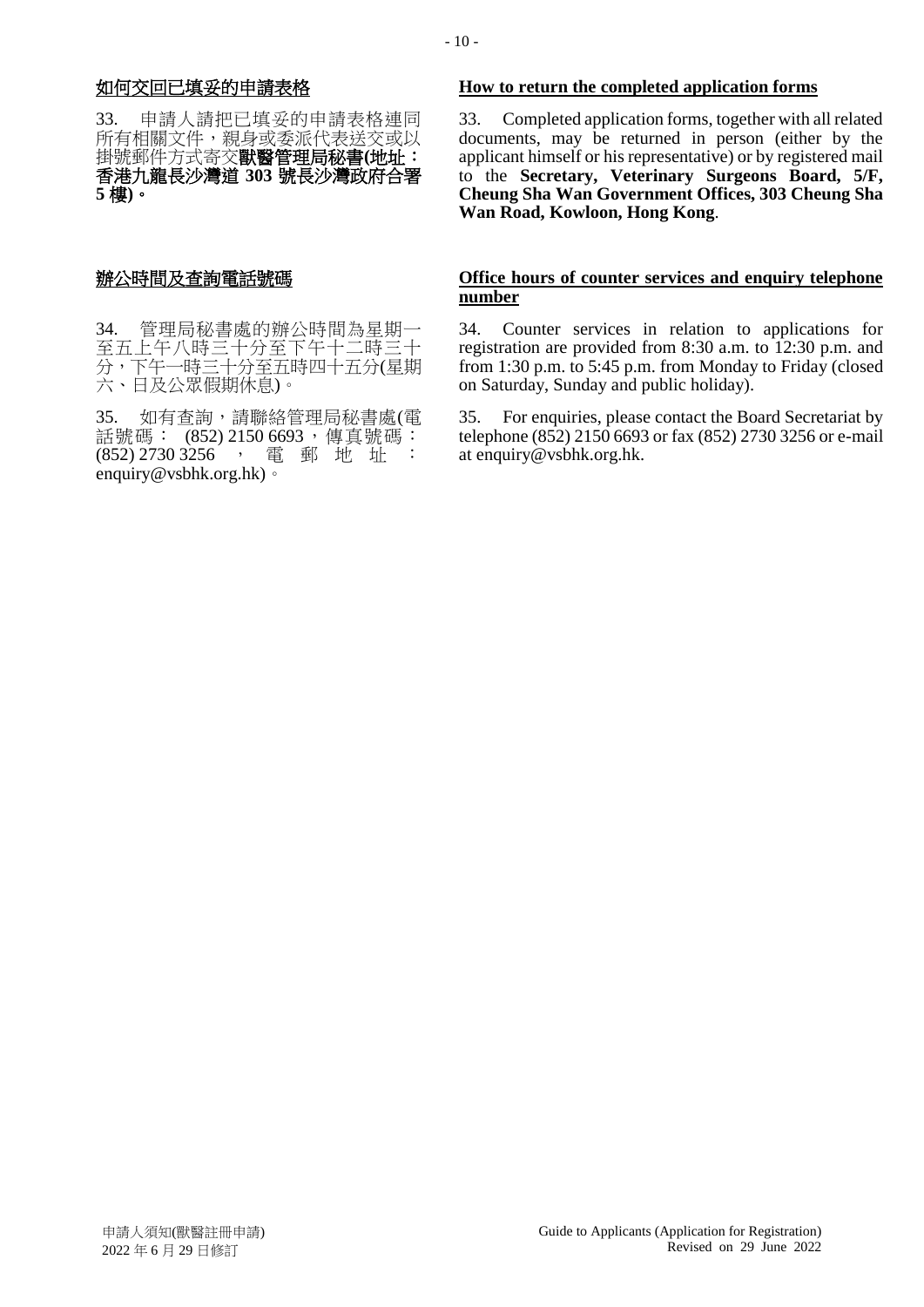## 認可註冊為香港獸醫的資格 **(**最近修訂於 **2020** 年 **7** 月 **3** 日**)**

## 附表 **1**

- (a) 由國立台灣大學頒授的獸醫學士學位(2023 年 12 月 31 日之前頒授的學歷),並在專門職 業及技術人員檢覈︰獸醫師、專門職業及技 術人員高等暨普通考試獸醫人員考試、專門 職業及技術人員高等考試獸醫師考試,或在 管理局認為可以接受的其他專業考試中取得 及格成績;
- (b) 由以下符合現行有效的英國 1966 年《獸醫 法》(Veterinary Surgeons Act 1966) 第 3 條所 訂定的會員資格而獲英國皇家獸醫學院 (Royal College of Veterinary Surgeons) 認可 的大學所頒授的獸醫學位,以及根據英國 1966 年《獸醫法》第 6(3) 條所接納的由(ii) 至(v)分段所指的大學所頒發的英聯邦或外國 資歷:
	- (i) 英國布里斯托爾大學、劍橋大學、愛丁 堡大學、格拉斯哥大學、利物浦大學、倫 敦大學、諾丁漢大學及薩里大學;
	- (ii) 愛爾蘭都柏林聖三一學院、都柏林大學 及愛爾蘭國立大學(於 1959 年 6 月 1 日 至 1988 年 5 月 31 日期間頒發);
	- (iii) 澳洲阿德萊德大學 (Doctor of Veterinary Medicine (DVM)) 、查爾斯特大學 (Bachelor of Veterinary Biology/Bachelor of Veterinary Science (BVBiol BVSc))、詹 姆斯庫克大學 (BVSc)、墨爾本大學 ((BVSc) 或 (DVM)) 、默多克大學 (Bachelor of Veterinary Medicine and Surgery (BVMS) 或 (DVM))、昆士蘭大 學 (BVSc),以及悉尼大學 ((BVSc) 或  $(DVM)$ ;
	- (iv) 新西蘭梅西大學 (BVSc);及
	- (v) 南非比勒陀利亞大學 (BVSc)。
- (c) 在根據英國 1966 年《獸醫法》第 6(4) 條而 舉行的考試中合格,獲准加入皇家獸醫學院 為會員;
- (d) 由以下大學的獸醫學院在獲得美國獸醫學會 教育委員會 (American Veterinary Medical Association Council on Education)全面認可資 格的期間所頒授的獸醫學位,並在國家管理 局考試 (National Board Examination)、北美獸 醫 執 照 考 試 (North American Veterinary Licensing Examination),或在管理局認為可以 接受的其他專業考試中取得及格成績:

## **Qualifications recognized for registration as a veterinary surgeon in Hong Kong (Latest revision on 3 July 2020)**

### **Schedule 1**

- (a) Bachelor or Doctor of Veterinary Medicine granted by the National Taiwan University (Qualifications conferred before 31-12-2023) with a pass grade in the Qualification Screening Examinations for Professional and Technical Personnel: Veterinarians, Senior and Junior Examinations for Professional and Technical Personnel: Veterinary Personnel, Examinations for Professional and Technical Personnel for Veterinarian or other professional examination acceptable to the Board;
- (b) the following veterinary degrees granted by a university in the United Kingdom in respect of which a recognition order is in force, under the provisions of section 3 of the Veterinary Surgeons Act 1966 (UK), and the following Commonwealth or foreign qualifications accepted by the Royal College of Veterinary Surgeons (RCVS) granted by the universities referred in sub-paragraphs (ii) to (v) under the provisions of section 6(3) of the Veterinary Surgeons Act 1966 (UK):
	- (i) the Universities of Bristol, Cambridge, Edinburgh, Glasgow, Liverpool, London, Nottingham and Surrey in U.K.;
	- (ii) the Trinity College Dublin, the University of Dublin and the National University of Ireland (all conferred between 1st June 1959 and 31st May 1988) in Ireland;
	- (iii) the Universities of Adelaide (Doctor of Veterinary Medicine (DVM)), Charles Sturt (Bachelor of Veterinary Biology/Bachelor of Veterinary Science (BVBiol BVSc), James Cook (BVSc), Melbourne ((BVSc) or (DVM)), Murdoch (Bachelor of Veterinary Medicine and Surgery (BVMS) or (DVM)), Queensland (BVSc) and Sydney ((BVSc) or (DVM)) in Australia;
	- (iv) the Massey University (BVSc) in New Zealand; and
	- (v) the University of Pretoria (BVSc) in South Africa.
- (c) admission to membership of the Royal College of Veterinary Surgeons (RCVS) having passed the examinations held in accordance with section 6(4) of the U.K. Veterinary Surgeons Act 1966;
- (d) a veterinary degree granted by a veterinary medical college of the following universities during the period or periods that the veterinary medical college has the status of being fully "Accredited" by the American Veterinary Medical Association Council on Education (AVMA CoE) with a pass grade in the National Board Examination (NBE), the North American Veterinary Licensing Examination (NAVLE) or other professional examination acceptable to the Board: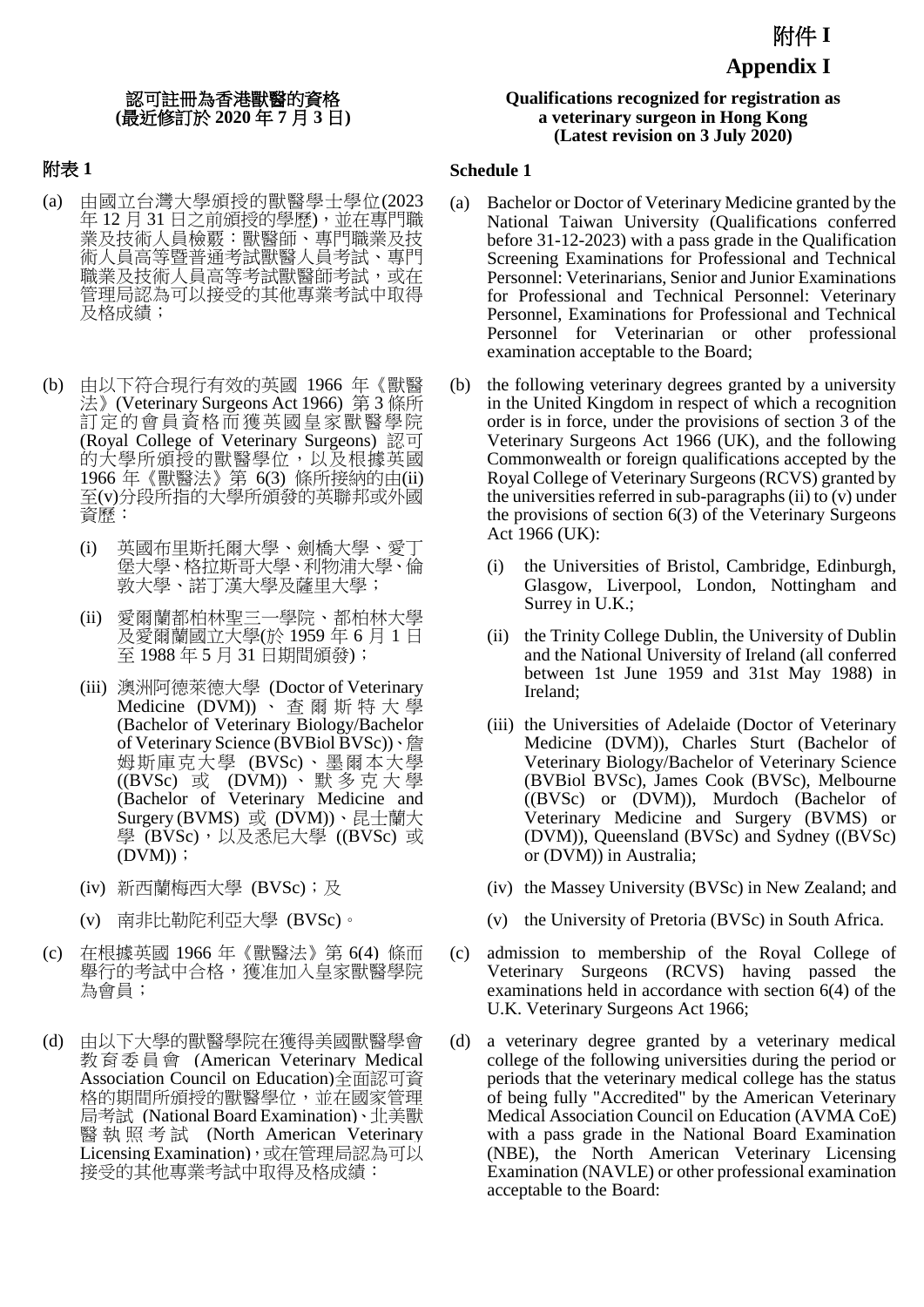| 下列位於美國的大學的獸醫學院                        |
|---------------------------------------|
| 奧本大學                                  |
| 加州大學戴維斯分校                             |
| 科羅拉多大學                                |
| 康内爾大學                                 |
| 佛羅里達大學                                |
| 喬治亞大學                                 |
| 伊利諾伊大學                                |
| 愛克華大學                                 |
| 堪薩斯州立大學                               |
| <b>Lincoln Memorial University</b>    |
| 露易西安那州立大學                             |
| 密西根州立大學                               |
| Midwestern University                 |
| 明尼蘇達大學                                |
| 密西西比州立大學                              |
| 密蘇里大學                                 |
| 北卡羅連納州立大學                             |
| 俄亥俄州立大學                               |
| 俄克拉荷馬州立大學                             |
| 俄勒岡州立大學                               |
| 賓夕法尼亞大學                               |
| 珀杜大學                                  |
| 田納西大學                                 |
| 得克薩斯農業及機械工程大學                         |
| 塔夫茨大學                                 |
| 塔斯基吉大學                                |
| 維珍尼亞工業大學                              |
| 華盛頓州立大學                               |
| Western University of Health Sciences |
| 威斯康大學                                 |

| 下列位於加拿大的大學的獸醫學院 |
|-----------------|
| 卡爾加里大學          |
| 丰爾夫大學           |
| 愛德華王子島大學        |
| 蒙特利爾大學          |
| 薩斯克其萬大學         |

| 下列位於其他地方的大學的獸醫學院                            |         |  |  |
|---------------------------------------------|---------|--|--|
| 都柏林大學                                       | (愛爾蘭)   |  |  |
| VetAgro Sup - Campus<br>Vétérinaire de Lyon | (法國)    |  |  |
| 墨西哥國立自治大學                                   | (墨西哥)   |  |  |
| Ross University                             | (西印度群島) |  |  |
| 首爾大學                                        | (韓國)    |  |  |
| 聖喬治大學                                       | (西印度群島) |  |  |
| 鳥特列支大學                                      | (荷蘭)    |  |  |

| Veterinary medical colleges of the following<br>universities in the United States |  |  |  |
|-----------------------------------------------------------------------------------|--|--|--|
| <b>Auburn University</b>                                                          |  |  |  |
| University of California, Davis                                                   |  |  |  |
| Colorado State University                                                         |  |  |  |
| <b>Cornell University</b>                                                         |  |  |  |
| University of Florida                                                             |  |  |  |
| University of Georgia                                                             |  |  |  |
| University of Illinois                                                            |  |  |  |
| Iowa State University                                                             |  |  |  |
| Kansas State University                                                           |  |  |  |
| <b>Lincoln Memorial University</b>                                                |  |  |  |
| Louisiana State University                                                        |  |  |  |
| Michigan State University                                                         |  |  |  |
| Midwestern University                                                             |  |  |  |
| University of Minnesota                                                           |  |  |  |
| Mississippi State University                                                      |  |  |  |
| University of Missouri-Columbia                                                   |  |  |  |
| North Carolina State University                                                   |  |  |  |
| The Ohio State University                                                         |  |  |  |
| Oklahoma State University                                                         |  |  |  |
| <b>Oregon State University</b>                                                    |  |  |  |
| University of Pennsylvania                                                        |  |  |  |
| <b>Purdue University</b>                                                          |  |  |  |
| University of Tennessee                                                           |  |  |  |
| Texas A&M University                                                              |  |  |  |
| <b>Tufts University</b>                                                           |  |  |  |
| <b>Tuskegee University</b>                                                        |  |  |  |
| Virginia Tech                                                                     |  |  |  |
| <b>Washington State University</b>                                                |  |  |  |
| Western University of Health Sciences                                             |  |  |  |
| University of Wisconsin-Madison                                                   |  |  |  |

| Veterinary medical colleges of the following |  |
|----------------------------------------------|--|
| universities in Canada                       |  |
| University of Calgary                        |  |
| University of Guelph                         |  |
| University of Prince Edward Island           |  |
| Université de Montréal                       |  |
| University of Saskatchewan                   |  |

| Veterinary medical colleges of the following<br>universities in other places |               |
|------------------------------------------------------------------------------|---------------|
| University College Dublin                                                    | (Ireland)     |
| VetAgro Sup - Campus Vétérinaire de<br>Lyon                                  | (France)      |
| Universidad Nacional Antonoma de<br>México                                   | (Mexico)      |
| Ross University                                                              | (West Indies) |
| Seoul National University                                                    | (Korea)       |
| St. George's University                                                      | (West Indies) |
| <b>State University of Utrecht</b>                                           | (Netherlands) |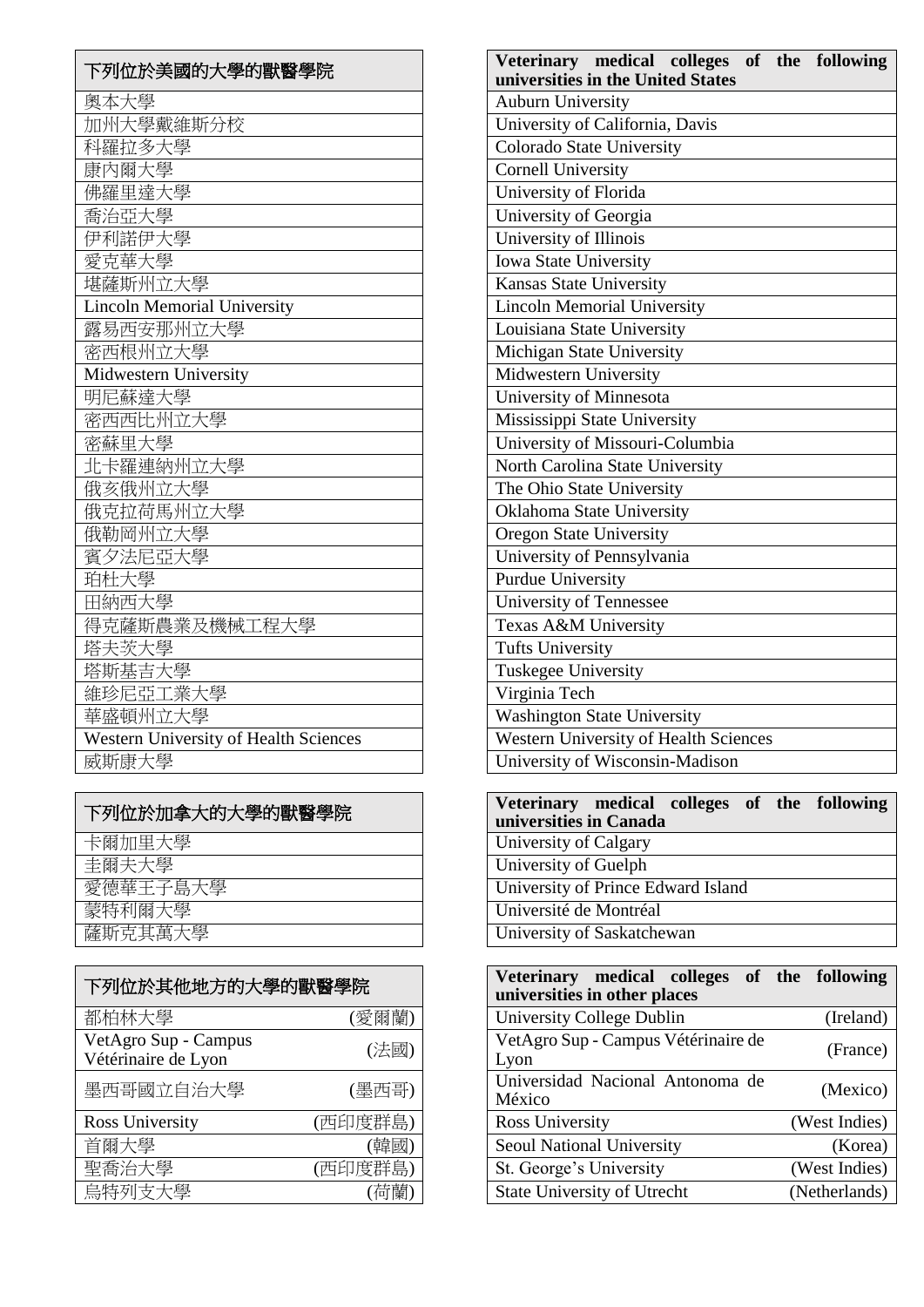- (e) 由經美國獸醫學會教育委員會 (American Veterinary Medical Association Council on Education) 認可的獸醫學院, 或美國獸醫學 會全球獸醫學院列表上的獸醫學院 (AVMA Listed Veterinary Colleges of the World) 所頒 授的獸醫學位,並持有以下資格:
	- (i) 在申請註冊日期有效,並獲美國獸醫專 業委員會 (American Board of Veterinary Specialties) 、 歐 洲 獸 醫 專 業 委 員 會 (European Board of Veterinary Specialisation)或澳紐獸醫專家註冊顧問 委 員 會 (Advisory Committee on the Registration of Veterinary Specialists in Australia and New Zealand) 認可獸醫專 家資格;或
	- (ii) 由 美 國 獸 醫 管 理 局 協 會 (American Association of Veterinary State Boards) 的獸醫教育水平等效評估計劃 (Program for the Assessment of Veterinary Education Equivalence) 頒發的證書;並 在國家管理局考試 (National Board Examination)、北美獸醫執照考試 (North American Veterinary Licensing Examination),或在管理局認為可以接受 的其他專業考試中取得及格成績;以及 在完成獸醫教育水平等效評估計劃中臨<br>床 經 驗 評 估 (Evaluated Clinical (Evaluated Clinical Experience) 的國家或地區或管理局認 為可以接受的其他國家或地區以合資格 的獸醫身分執業不少於兩年。
- (f) 由美國獸醫學會行政局 (American Veterinary Medical Association Executive Board) 的外國 獸 醫 畢 業 生 教 育 委 員 會 (Educational Commission for Foreign Veterinary Graduates) 頒發的證書,並在國家管理局考試 (National Board Examination) 、 北 美 獸 醫 執 照 考 試 (North American Veterinary Licensing Examination),或在管理局認為可以接受的其 他專業考試中取得及格成績;及
- (g) 在 澳 紐 獸 醫 管 理 委 員 會 (Australasian Veterinary Boards Council) 或 National Office of Overseas Skills Recognition (NOOSR) 管理 的 國 家 獸 醫 考 試 (National Veterinary Examination) 中取得及格成績。

——————

- (e) veterinary degrees granted by veterinary medical colleges accredited by the American Veterinary Medical Association (AVMA) Council on Education or AVMA Listed Veterinary Colleges of the World, and one of the following qualifications:
	- (i) a veterinary specialist qualification valid at the date of application for registration and recognized by the American Board of Veterinary Specialties (ABVS), European Board of Veterinary Specialisation (EBVS) or Advisory Committee on the Registration of Veterinary Specialists (ACRVS) in Australia and New Zealand; or
	- (ii) the certificate issued by the Program for the Assessment of Veterinary Education Equivalence (PAVE) of the American Association of Veterinary State Boards (AAVSB) with a pass grade in the National Board Examination (NBE), the North American Veterinary Licensing Examination (NAVLE) or other professional examination acceptable to the Board; and no less than two years of experience practising as a qualified veterinary surgeon in a state or territory where the Evaluated Clinical Experience of the PAVE was completed or other state or territory acceptable to the Board.
- (f) the certificate issued by the Educational Commission for Foreign Veterinary Graduates (ECFVG) of the American Veterinary Medical Association Executive Board with a pass grade in the National Board Examination (NBE), the North American Veterinary Licensing Examination (NAVLE) or other professional examination acceptable to the Board; and
- (g) a pass grade in the National Veterinary Examination (NVE) administered by the Australasian Veterinary Boards Council (AVBC) or the National Office of Overseas Skills Recognition (NOOSR).

——————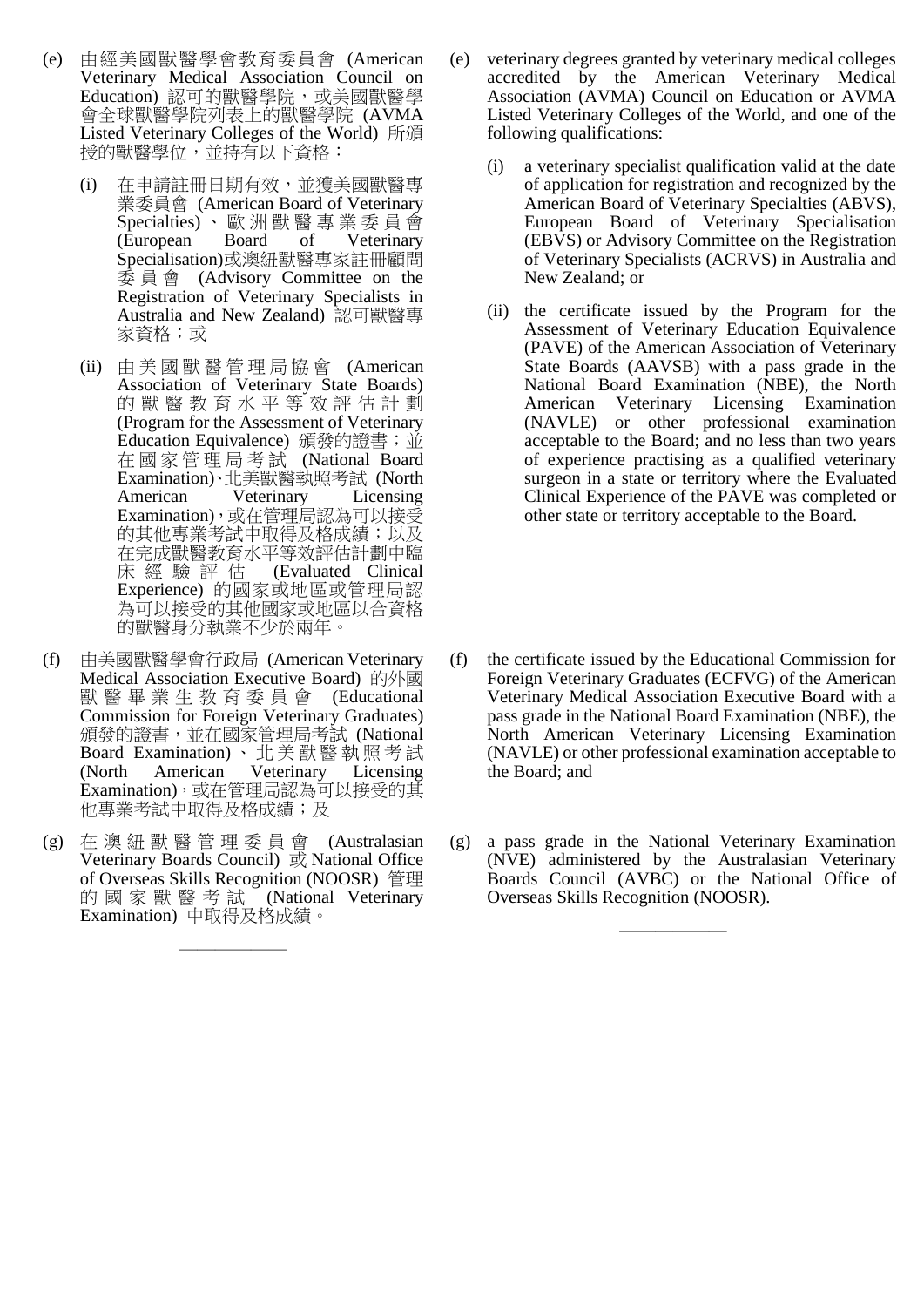### 附表 **2**

台灣國立中興大學所頒授的獸醫學士學位(2023 年 12 月 31 日之前頒授的學歷),並在專門職業及 技術人員檢覈︰獸醫師、專門職業及技術人員高 等暨普通考試獸醫人員考試、專門職業及技術人 員高等考試獸醫師考試,或在管理局認為可以接 受的其他專業考試中取得及格成績。

——————

### **Schedule 2**

Bachelor or Doctor of Veterinary Medicine granted by the National Chung Hsing University in Taiwan (Qualifications conferred before 31-12-2023) with a pass grade in the Qualification Screening Examinations for Professional and Technical Personnel: Veterinarians, Senior and Junior Examinations for Professional and Technical Personnel: Veterinary Personnel, Examinations for Professional and Technical Personnel for Veterinarian or other professional examination acceptable to the Board.

——————

### 附表 **3**

**Schedule 3**

| 資格             | 筆試 | 應用考試           | Qualifications           | Written<br>examinations  | Practical<br>examinations |
|----------------|----|----------------|--------------------------|--------------------------|---------------------------|
| $\blacksquare$ | ۰  | $\blacksquare$ | $\overline{\phantom{0}}$ | $\overline{\phantom{0}}$ | $\overline{\phantom{a}}$  |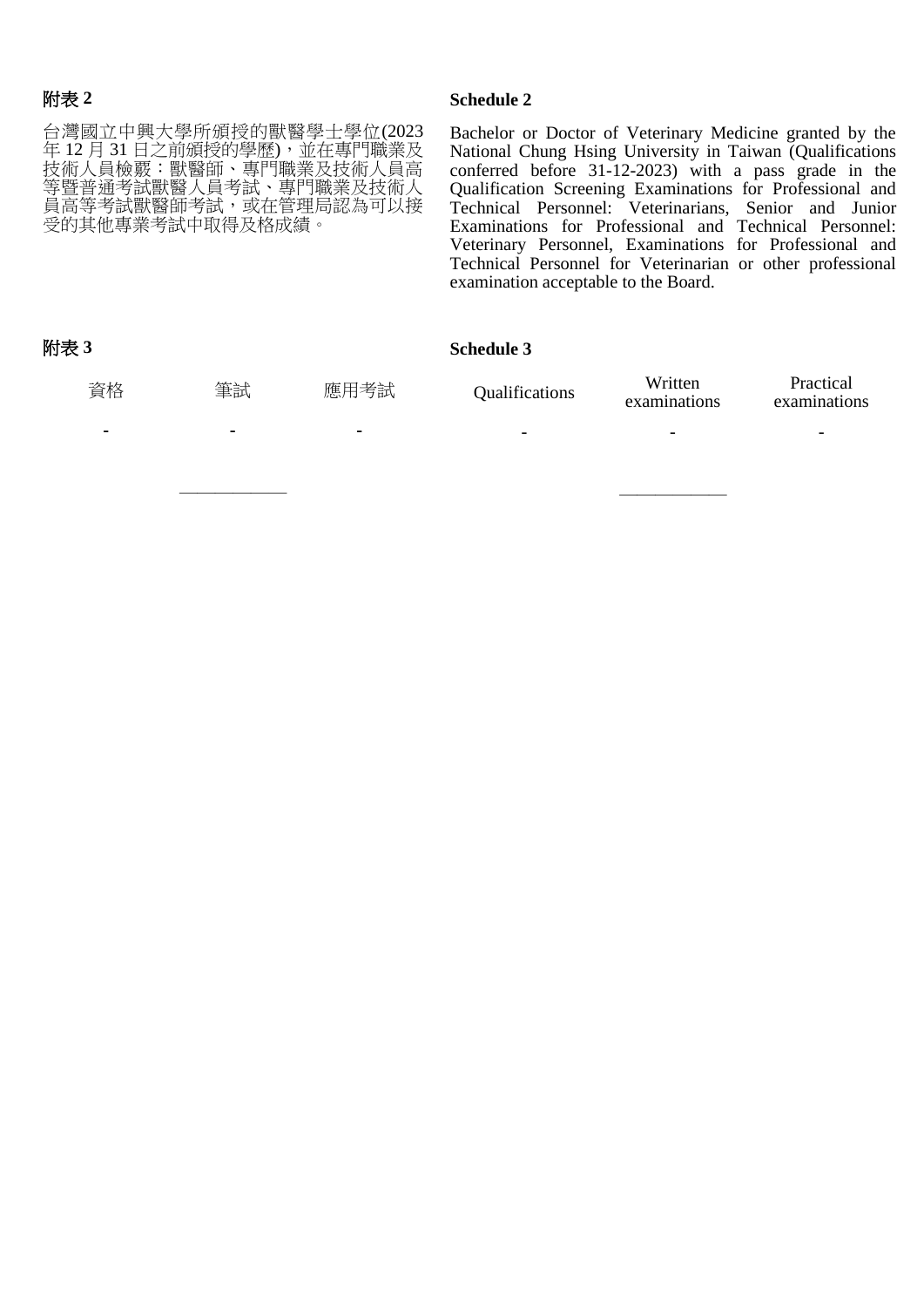| 收費<br>Fees |                                                                                                                                    | 費用 (港幣\$)<br>Amount (HK\$) |
|------------|------------------------------------------------------------------------------------------------------------------------------------|----------------------------|
| 1.         | 根據《條例》第10(1) 條申請註冊<br>Application for registration<br>under section $10(1)$ of the Ordinance                                       | 775                        |
| 2.         | 申請根據《條例》 第 12(1) 條發出一份執業證明書<br>Application for issuance of a practising certificate<br>under section $12(1)$ of the Ordinance      | 625                        |
| 3.         | 根據《條例》 第 12(4) 條申請將一份執業證明書續期<br>Application for renewal of a practising certificate<br>under section $12(4)$ of the Ordinance      | 625                        |
| 4.         | 根據《條例》第12(7) 條將一份執業證明續期期限延長<br>Extension of time for renewal of a practising certificate<br>under section $12(7)$ of the Ordinance | 625                        |
| 5.         | 根據《條例》 第 14 條發出一份註冊證明書<br>Issuance of a certificate of registration<br>under section 14 of the Ordinance                           | 330                        |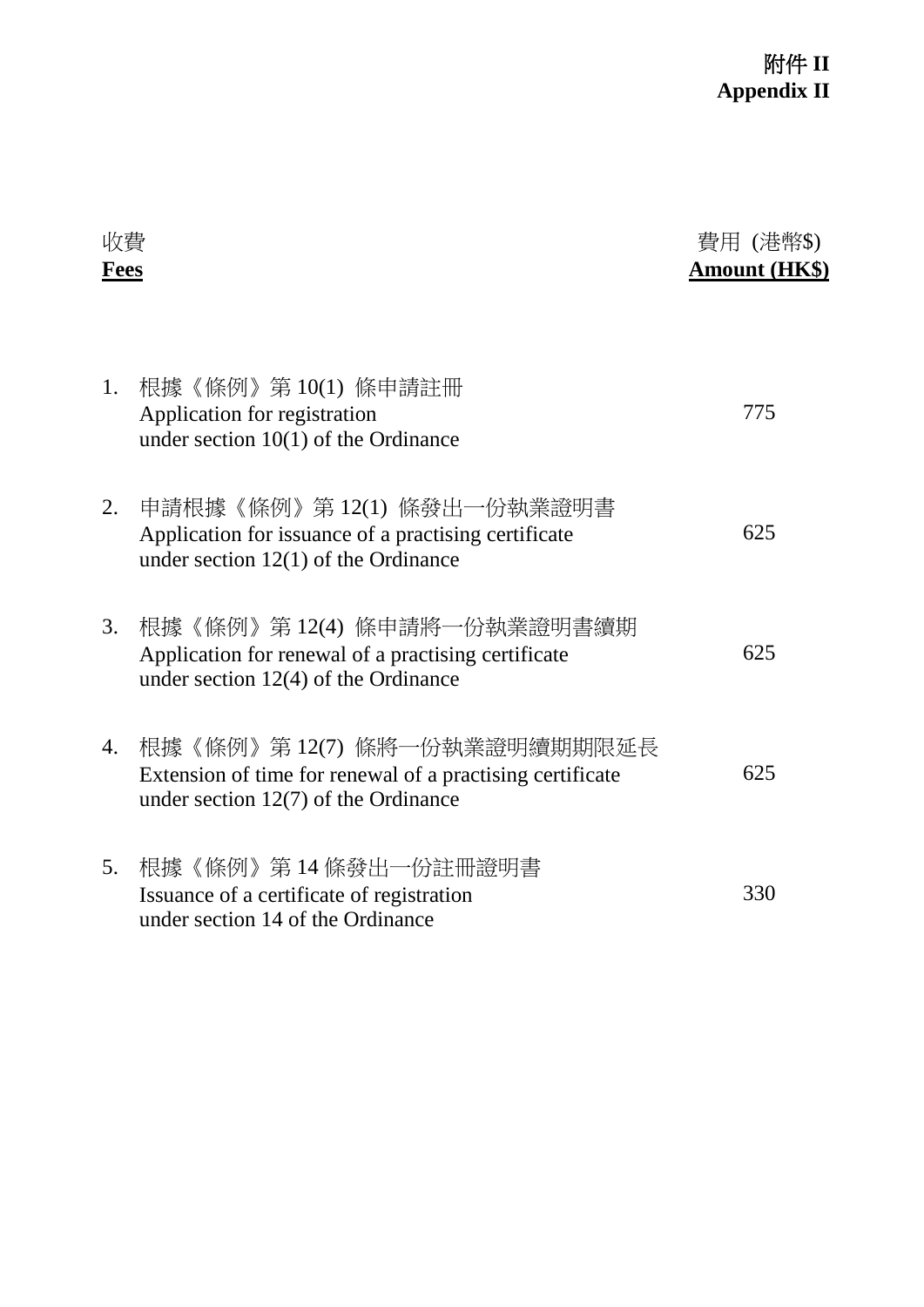# 附件 **III Appendix III**

# **Declaration**

|            |                                                                                                    |                                                                                         | $\overline{\phantom{a}}$ (address),                                                                                                                               |
|------------|----------------------------------------------------------------------------------------------------|-----------------------------------------------------------------------------------------|-------------------------------------------------------------------------------------------------------------------------------------------------------------------|
|            | solemnly and sincerely declare that—                                                               |                                                                                         |                                                                                                                                                                   |
|            |                                                                                                    |                                                                                         |                                                                                                                                                                   |
|            |                                                                                                    |                                                                                         |                                                                                                                                                                   |
|            |                                                                                                    |                                                                                         |                                                                                                                                                                   |
| (b)        |                                                                                                    |                                                                                         | I *was / have been registered to practise as a veterinary surgeon in<br>(state / territory) (the "said place of practice") with<br>(name of veterinary authority) |
|            |                                                                                                    |                                                                                         |                                                                                                                                                                   |
| (c)        |                                                                                                    | confirming the standing of veterinary surgeons registered with it;                      | the aforementioned veterinary authority does not issue certificates of standing or letters                                                                        |
| (d)        | said place of practice^;                                                                           |                                                                                         | I *have / have not been found guilty of neglect or misconduct in a professional respect in the                                                                    |
| (e)        | and                                                                                                |                                                                                         | I *have / have not been sanctioned in disciplinary proceedings in the said place of practice^;                                                                    |
| (f)        |                                                                                                    | I *have / have not been convicted of a criminal offence in the said place of practice^. |                                                                                                                                                                   |
|            | is true and correct.                                                                               |                                                                                         | And I solemnly and sincerely declare that the information provided by me in this declaration                                                                      |
|            |                                                                                                    |                                                                                         |                                                                                                                                                                   |
|            | this $\_\_\_\_$ day of $\_\_\_\_\_$ 20                                                             |                                                                                         |                                                                                                                                                                   |
|            |                                                                                                    |                                                                                         |                                                                                                                                                                   |
|            |                                                                                                    |                                                                                         | (Signature of applicant)                                                                                                                                          |
| Before me, |                                                                                                    |                                                                                         |                                                                                                                                                                   |
|            | (Signature of attesting person)                                                                    |                                                                                         | (Name and address of attesting person)                                                                                                                            |
|            | Barrister / Solicitor / Commissioner for Oaths /<br>Registered Veterinary Surgeon / Notary Public* |                                                                                         |                                                                                                                                                                   |
|            | * Please delete as appropriate                                                                     |                                                                                         | $\land$ Please insert details of the finding(s) of neglect or misconduct in a professional respect / sanction(s) in                                               |

disciplinary proceedings / criminal offence(s) where applicable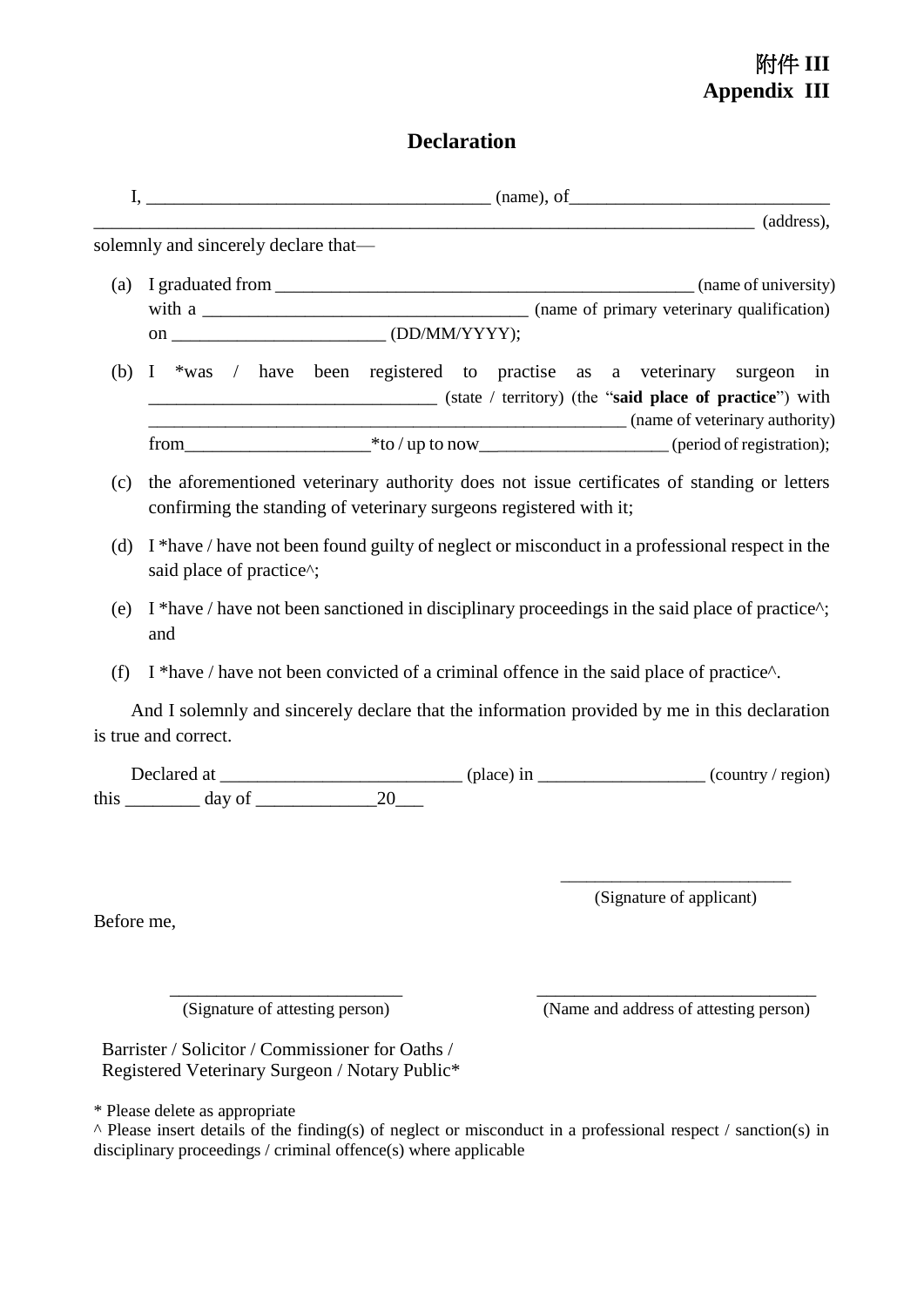[申請表格只提供英文版 English version only for the application form]

**[rule 6]**

## **VETERINARY SURGEONS REGISTRATION ORDINANCE** (Chapter 529)

## **APPLICATION FOR REGISTRATION AS A VETERINARY SURGEON**

I [name]

of [address]

apply for registration as a registered veterinary surgeon in accordance with section 10(1) of the Veterinary Surgeons Registration Ordinance.

2. Please tick the appropriate box.

I **have NOT been convicted** in Hong Kong or elsewhere of any offence, nor have I ever been found guilty of misconduct in a professional respect, nor have I been sanctioned in any form in disciplinary proceedings (including sanction imposed as a result of settlement).

I **have been convicted** in Hong Kong or elsewhere of an offence, and/or I have been found guilty of misconduct in a professional respect, and/or there have been disciplinary proceedings against me resulting in sanction in any form (including sanction imposed as a result of settlement). *The details are attached hereto.*

3. Please tick the appropriate box.

There are **NO impending criminal or disciplinary proceedings** in Hong Kong or elsewhere against me.

There are **impending criminal and/or disciplinary proceedings** in Hong Kong or elsewhere against me. *The details are attached hereto.*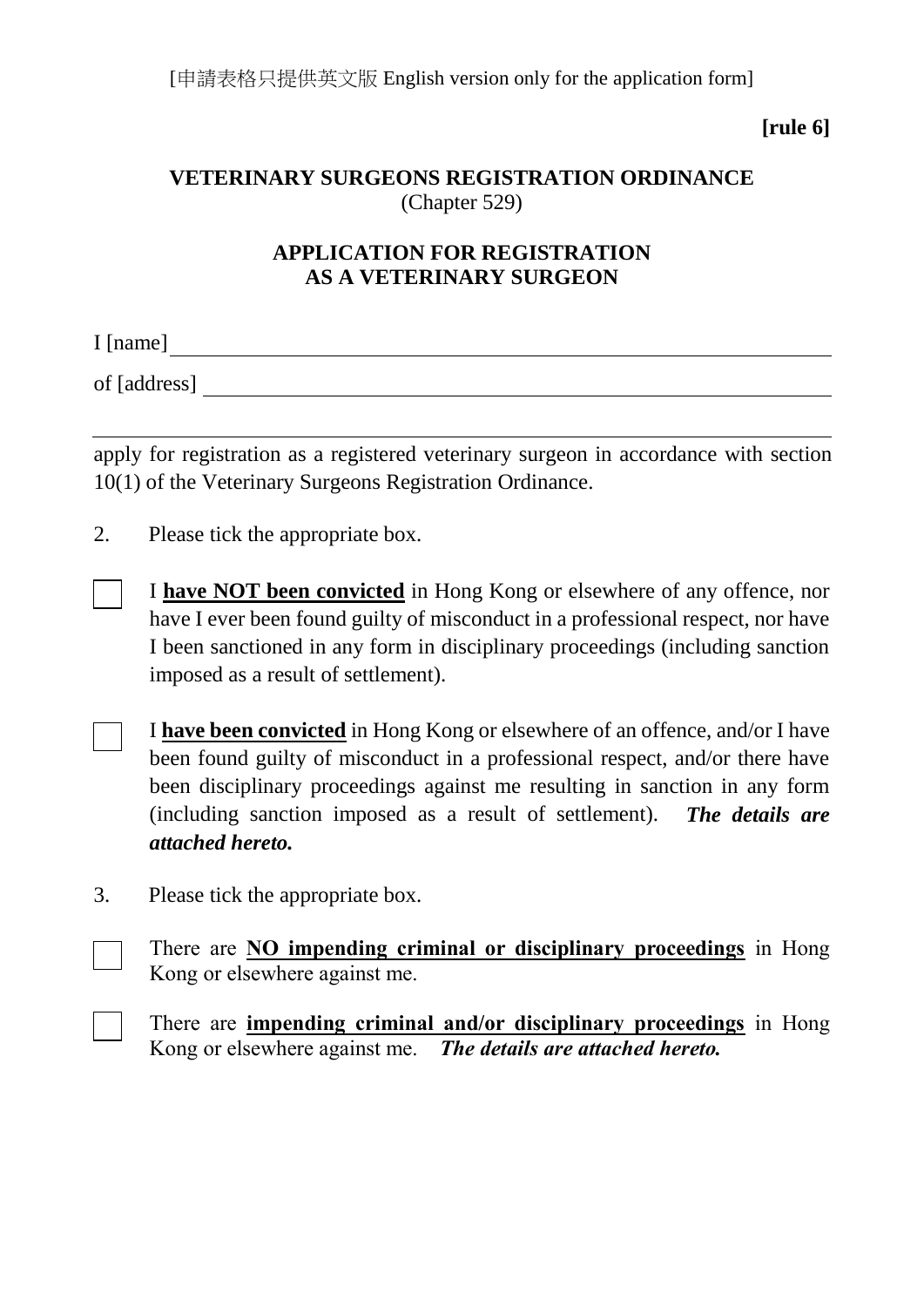## 4. I hold the following qualifications:

| Qualification | Where obtained | Date obtained |
|---------------|----------------|---------------|
|               |                |               |
|               |                |               |
|               |                |               |
|               |                |               |
|               |                |               |
|               |                |               |

(*Please continue on a separate sheet if needed*)

## 5. I was/have been registered with the following veterinary authorities:

| Veterinary Authority | Date first registered | Presently<br>registered<br>(Yes/No) |
|----------------------|-----------------------|-------------------------------------|
|                      |                       |                                     |
|                      |                       |                                     |
|                      |                       |                                     |
|                      |                       |                                     |

<u> 1980 - Johann Barbara, martxa amerikan personal (h. 1980).</u>

(*Please continue on a separate sheet if needed*)

## 6. Please tick the appropriate box.

I am **eligible** to practise in my place of study.

I am **NOT eligible** to practise in my place of study

(Please specify reason)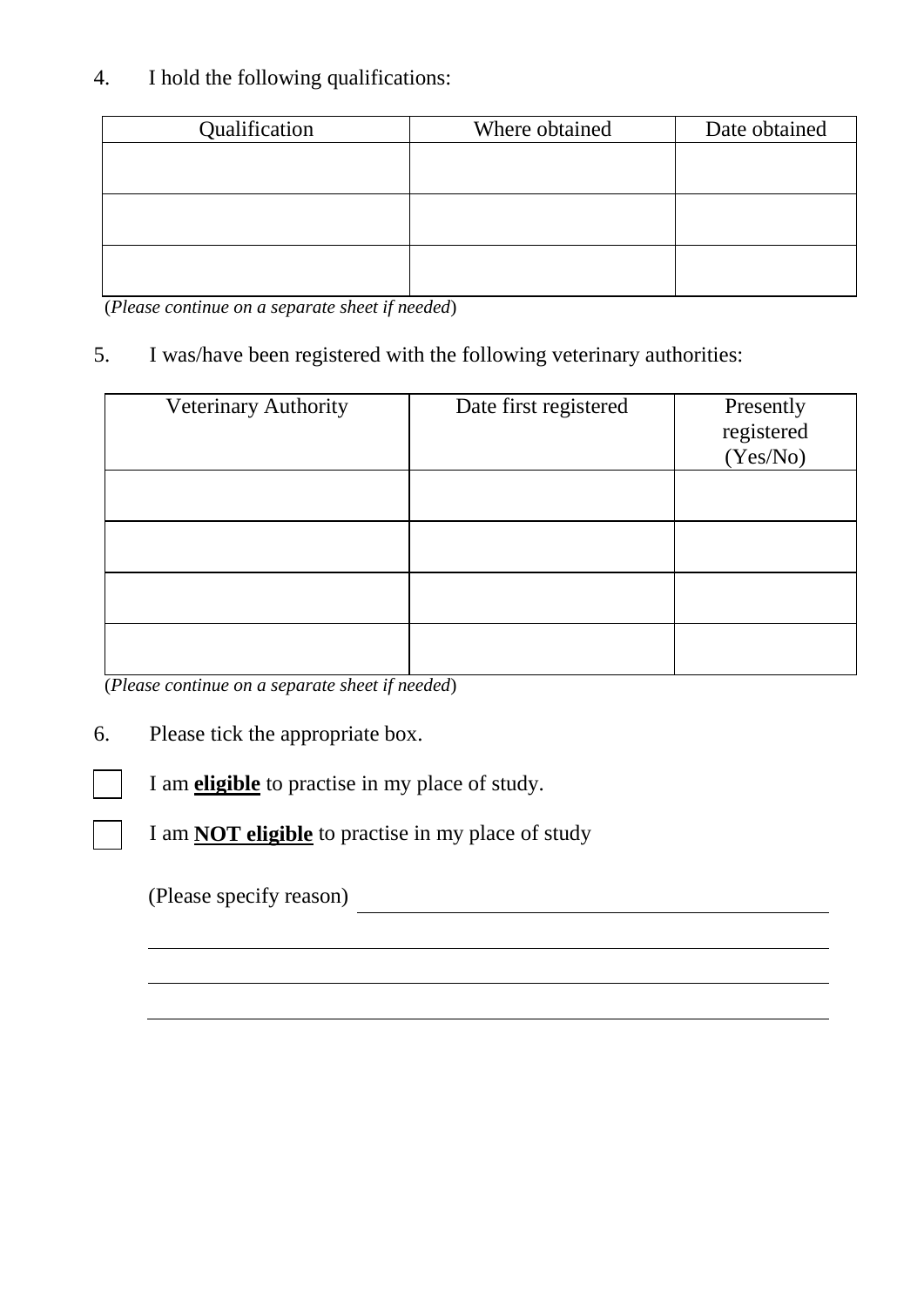| <b>Date</b> |                | Name and                   | <b>Job Title and</b>               |
|-------------|----------------|----------------------------|------------------------------------|
| From        | T <sub>o</sub> | <b>Address of Employer</b> | <b>Full Description of Duties</b>  |
|             |                | Name:                      | <b>Job Title:</b>                  |
|             |                | Address:                   | <b>Full Description of Duties:</b> |
|             |                | Tel:                       |                                    |
|             |                | Fax:                       |                                    |
|             |                | Email:                     |                                    |
|             |                | Name:                      | <b>Job Title:</b>                  |
|             |                | <b>Address:</b>            | <b>Full Description of Duties:</b> |
|             |                | Tel:                       |                                    |
|             |                | Fax:                       |                                    |
|             |                | Email:                     |                                    |
|             |                |                            | <b>Job Title:</b>                  |
|             |                | Name:                      |                                    |
|             |                | <b>Address:</b>            | <b>Full Description of Duties:</b> |
|             |                |                            |                                    |
|             |                | Tel:                       |                                    |
|             |                | Fax:                       |                                    |
|             |                | Email:                     |                                    |
|             |                |                            |                                    |

7. I have the following job experience (full history after obtaining the first veterinary degree, in chronological order):

(*Please continue on a separate sheet if necessary*)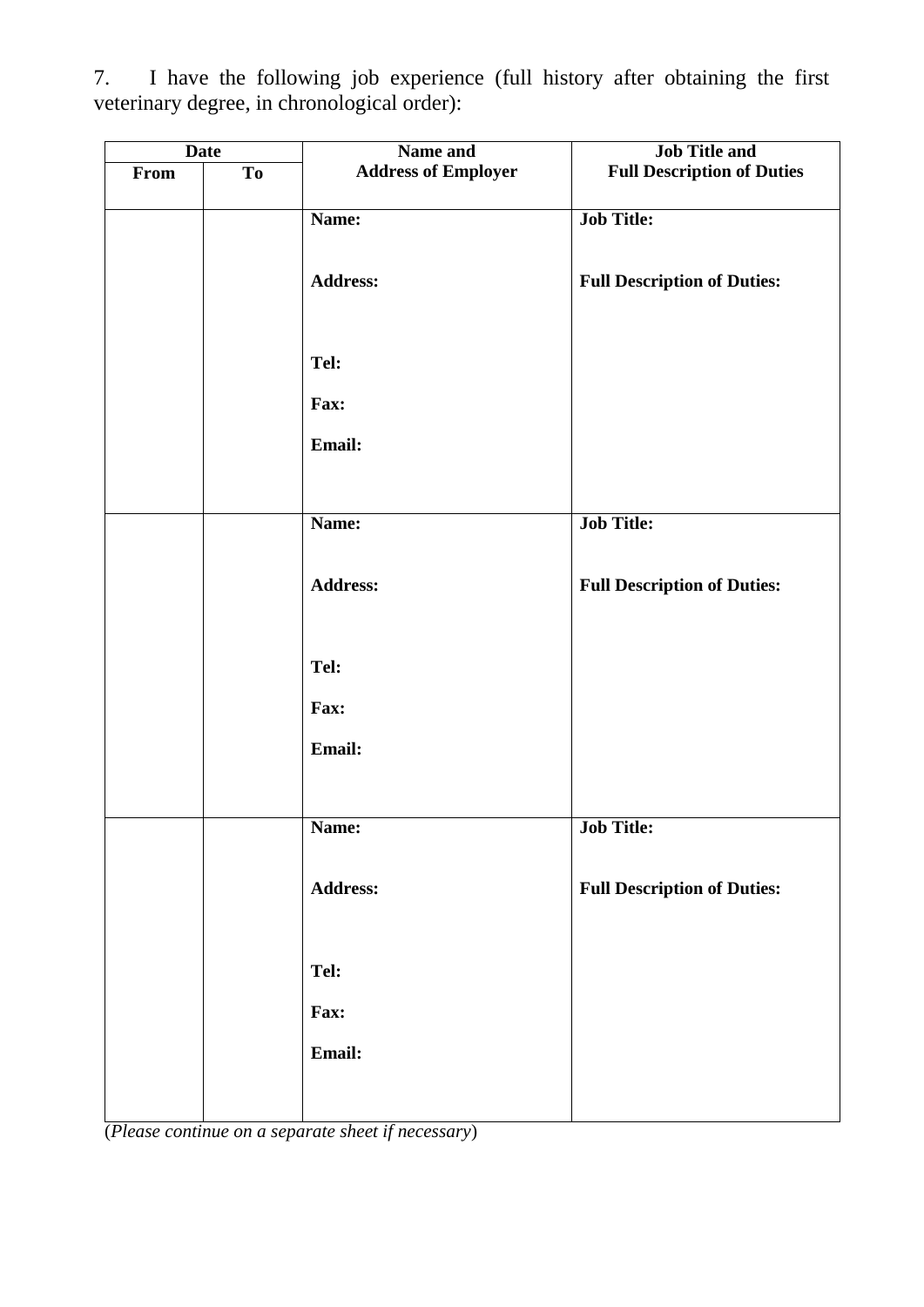8. I consent to the Board approaching a veterinary training institute, a registration authority of a state or territory outside Hong Kong and a referee for the verification of or for further information in relation to my application.

9. I solemnly and sincerely declare that the information provided by me in this application is true and correct.

Declared at \_\_\_\_\_\_\_\_\_\_\_\_\_\_\_\_\_\_\_\_\_\_\_\_\_ (place) in \_\_\_\_\_\_\_\_\_\_\_\_\_\_ (country/region)

this  $\_\_\_\_\$  day of  $\_\_\_\_\_\_2$ 

\_\_\_\_\_\_\_\_\_\_\_\_\_\_\_\_\_\_\_\_\_ (Signature of applicant)

Before me,

\_\_\_\_\_\_\_\_\_\_\_\_\_\_\_\_\_\_\_\_\_\_\_\_\_ (Signature of attesting person) \_\_\_\_\_\_\_\_\_\_\_\_\_\_\_\_\_\_\_\_\_\_\_\_\_\_\_\_\_\_\_\_\_\_\_\_\_\_\_ (Name and address of attesting person)

Barrister/Solicitor/Registered Veterinary Surgeon/ Commissioner for Oaths/Notary Public \*/\*\*

\* Please delete as appropriate.

\*\* The declaration must be made before a Barrister, Solicitor, Registered Veterinary Surgeon, Commissioner for Oaths or Notary Public if the declaration is made in Hong Kong; or before a Notary Public if the declaration is made outside Hong Kong, who shall also sign across the front of the applicant's photograph.

**WARNING: Any person who obtains registration as a veterinary surgeon for himself or any other person by means of any misleading, false or fraudulent representation or statement, either orally or in writing commits an offence and is liable to a fine and imprisonment by virtue of section 25(1)(d) of the Veterinary Surgeons Registration Ordinance (Cap. 529).**

## **Mail Items With Sufficient Postage**

Please ensure your mail items bear sufficient postage before posting. The Veterinary Surgeons Board of Hong Kong does not accept underpaid mail items. Underpaid items with return address will be returned to the senders by the Hongkong Post. Items with no return address will be disposed of by the Hongkong Post. For further information, please refer to Hongkong Post's publication entitled "Sufficient Postage Ensures Prompt Delivery", which may be found at:

[http://www.hongkongpost.hk/en/about\\_us/tips/sufficient\\_postage/index.html](http://www.hongkongpost.hk/en/about_us/tips/sufficient_postage/index.html)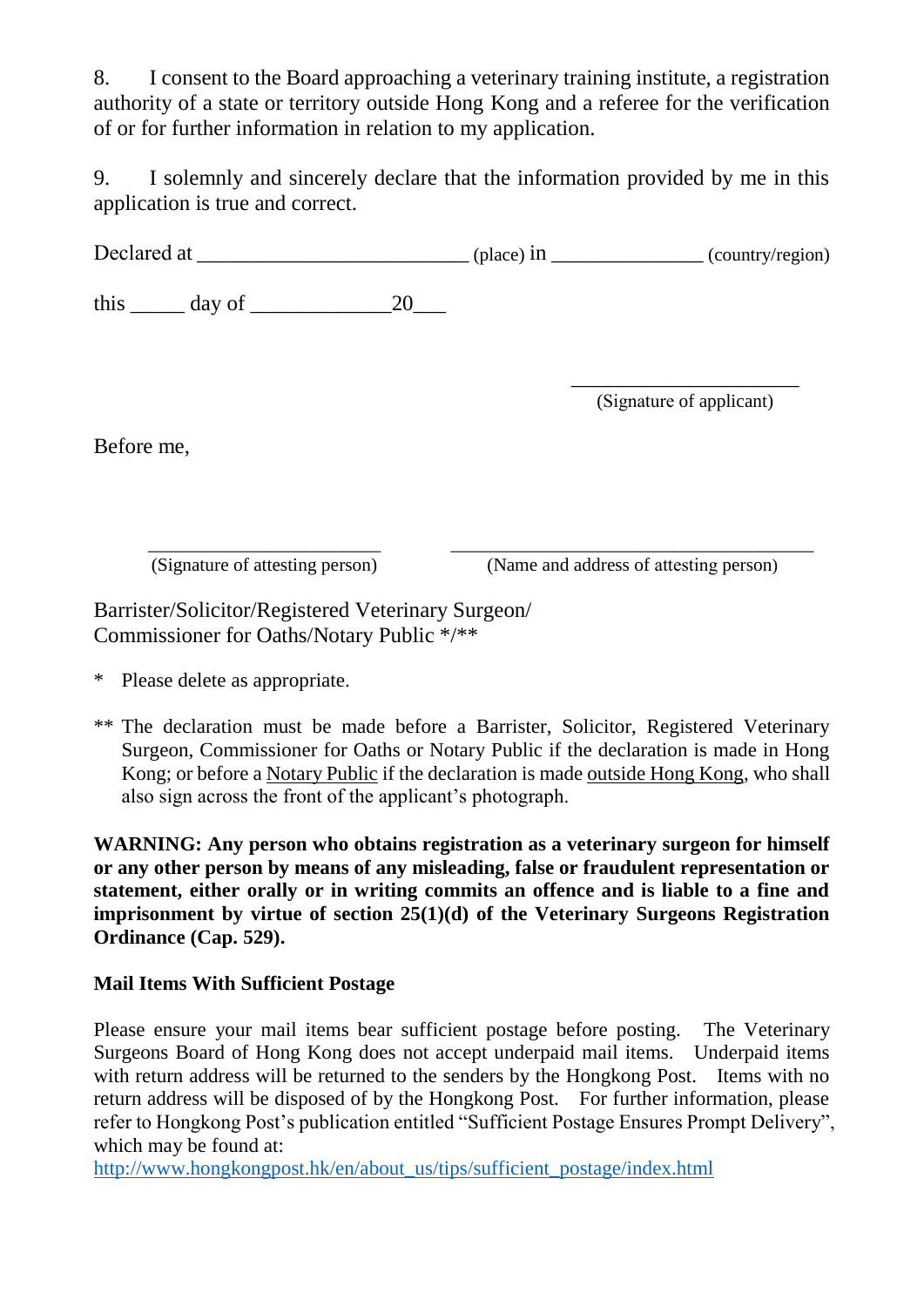# **Evidence of identity**

| $I,$ (name) (name)                                                                   |
|--------------------------------------------------------------------------------------|
| of<br>(address)                                                                      |
| a *Barrister, Solicitor, Registered Veterinary Surgeon, Commissioner for Oaths or    |
| Notary Public hereby confirm that I have personally checked the personal particulars |
|                                                                                      |
| and the photograph provided with the application form with the applicant's           |
| *Hong Kong identity card/ the applicant's passport No. _________________________     |
| and I am satisfied that they are the same.                                           |

Signed :

Date:

\*Please delete as appropriate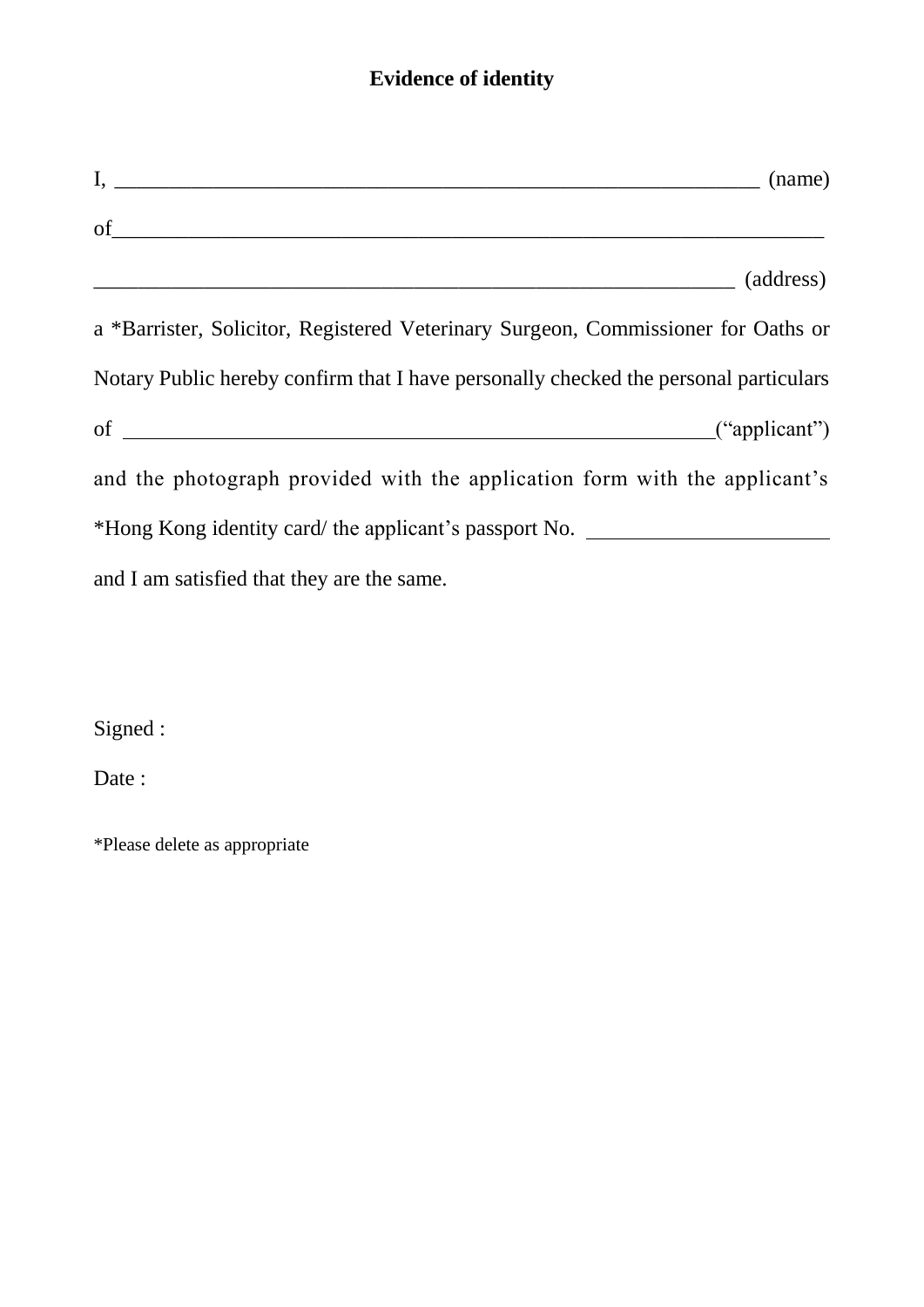## **Addresses**

To facilitate the Board Secretariat to communicate with you regarding your application, it would be helpful if you would also provide other means of communication e.g. E-mail, Facsimile or Telephone etc.

Please complete the details CLEARLY and in BLOCK letters:-

| <i><b>*Name</b></i>                                       |
|-----------------------------------------------------------|
| */**Address at which notices from the Board may be served |
|                                                           |
|                                                           |
| <b>Tel No.:</b>                                           |
|                                                           |
|                                                           |
|                                                           |
|                                                           |
|                                                           |

\* must complete

\*\* According to rule 6(5) of the Rules of the Veterinary Surgeons Board (Registration of Veterinary Surgeons), an applicant must within 28 days notify the Secretary of the Veterinary Surgeons Board of any change to the address.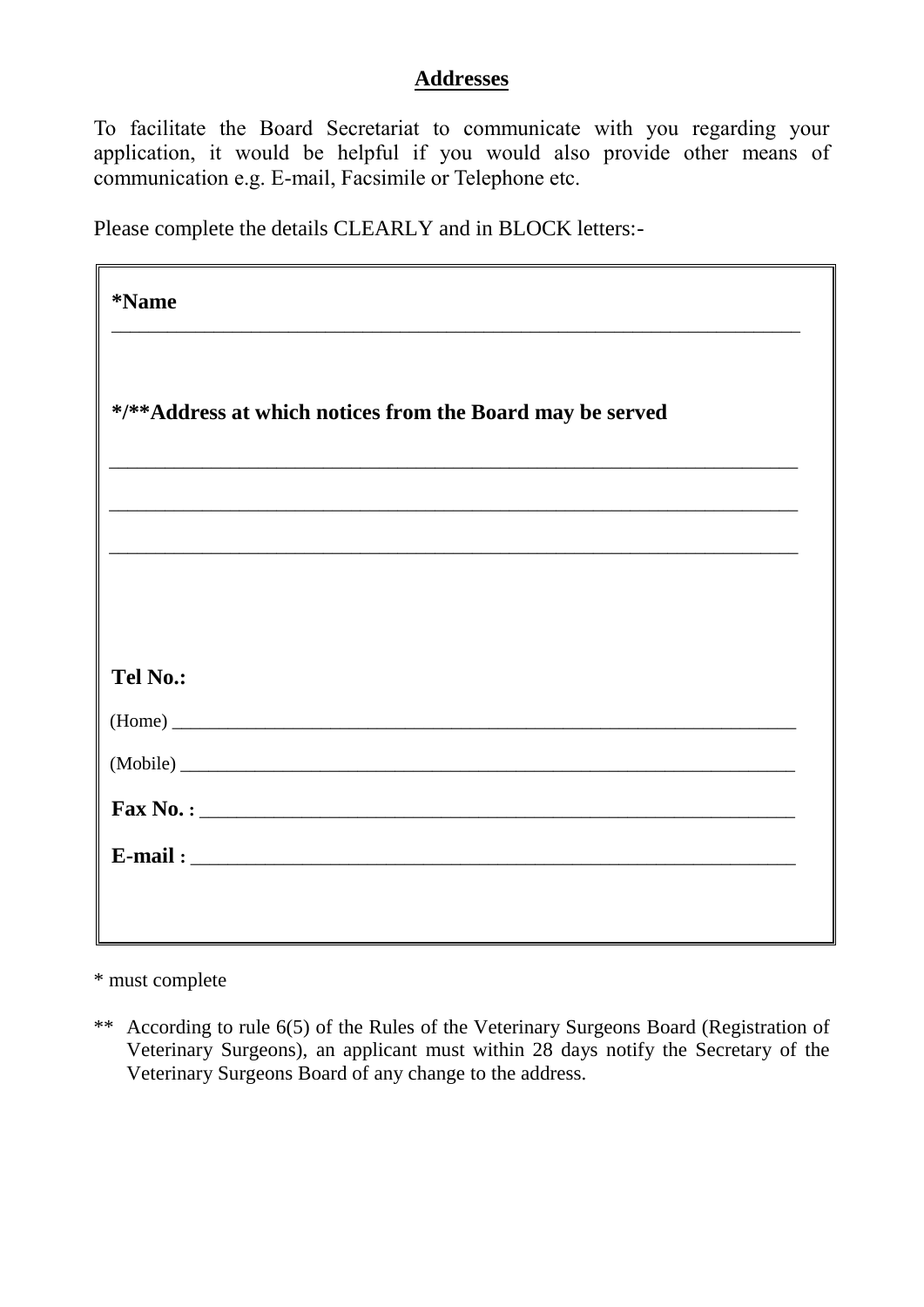## **Application for Registration as a Veterinary Surgeon in Hong Kong**

## **Checklist for the Applicant**

Name of applicant:

I have submitted the following documents with my application -

## Part I

(1) completed **application form;** 

- (2) **one recent photograph** of a size <u>not greater than  $50 \times 70$  mm and not less</u> than  $40 \times 60$  mm and the front of the photograph has been signed across by a barrister / solicitor / registered veterinary surgeon / commissioner for oaths / notary public; and
- (3) the following documents:
	- i) a certified true copy of the diploma, certificate or documents evidencing the **degree or qualification** by virtue of which I am applying to be registered;
	- ii) a certified true copy of **a practising certificate** issued in any state or territory outside Hong Kong and valid at the date of application for registration, or other equivalent documentary evidence of entitlement to practise as a veterinary surgeon;
	- iii) a certified true copy of my **Hong Kong identity card or** my **passport or other proof of identity** (please specify

); and

iv) an original copy of a completed **evidence of identity** (N.B. if there is any difference between your name in your Hong Kong identity card, your passport or other proof of identity and the name in other documents submitted such as degree certificates or diploma etc., you should request your barrister / solicitor / registered veterinary surgeon / commissioner for oaths / notary public to certify that all those names refer to you.)